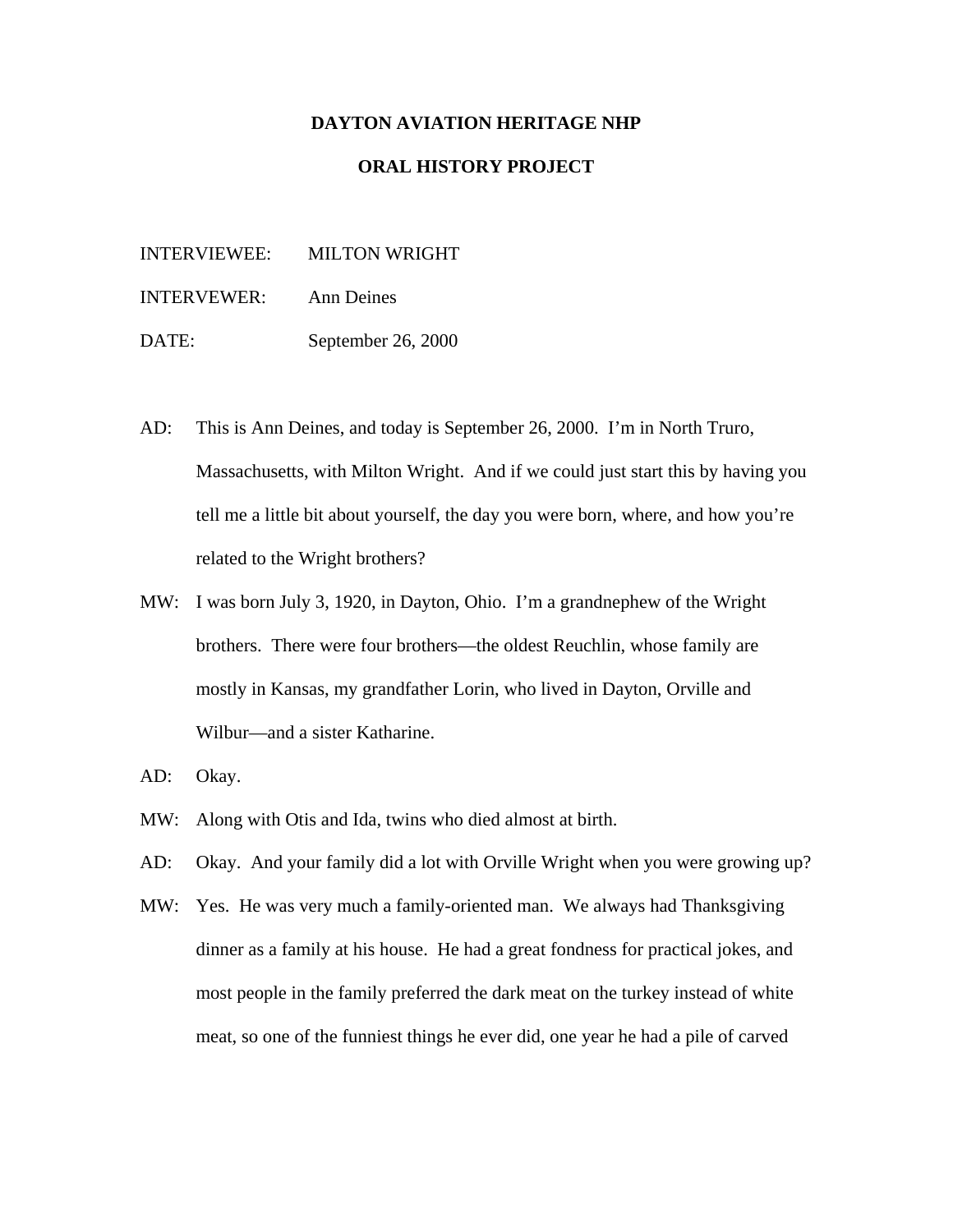duck behind the turkey and everybody . . . If somebody asked for dark meat, they got duck. And he thought that was very funny.

- AD: But then he had enough dark meat for everyone, right? (chuckling)
- MW: Yeah, he had enough that year. He had a very sort of playful sense of humor. He loved to play tricks on people, so . . .
- AD: What types of things would you do with Uncle Orv when you visited there?
- MW: Well, we often took walks around the place in Oakwood, and some summers we went to his island in Georgian Bay and went around from island to island on a little boat, exploring and talking. He and my grandfather, I remember, were very . . . much liked to talk and argue. They never got mad in an argument. They would go on for hours. It's said when Wilbur was alive the two would take two different sides, and before they got through they'd have switched sides, and never a raised voice. I remember one particular night when Uncle Orv and my grandfather got to arguing about two kinds of horses, a pacer and a trotter, and it ended up with the two of them down on their hands and knees demonstrating, lifting this leg and that leg and going at it for all they were worth. So . . .
- AD: So they convinced each other? (chuckling)
- MW: Yeah. He had a number of habits. For glasses, he would go into a dime store and pick out a pair he liked, go to the nearest trash can and break off one earpiece. He liked his glasses with just one earpiece so he could flip them on and off, and that would be his glasses—until they wore out. So he would do that.
- AD: I never heard that one.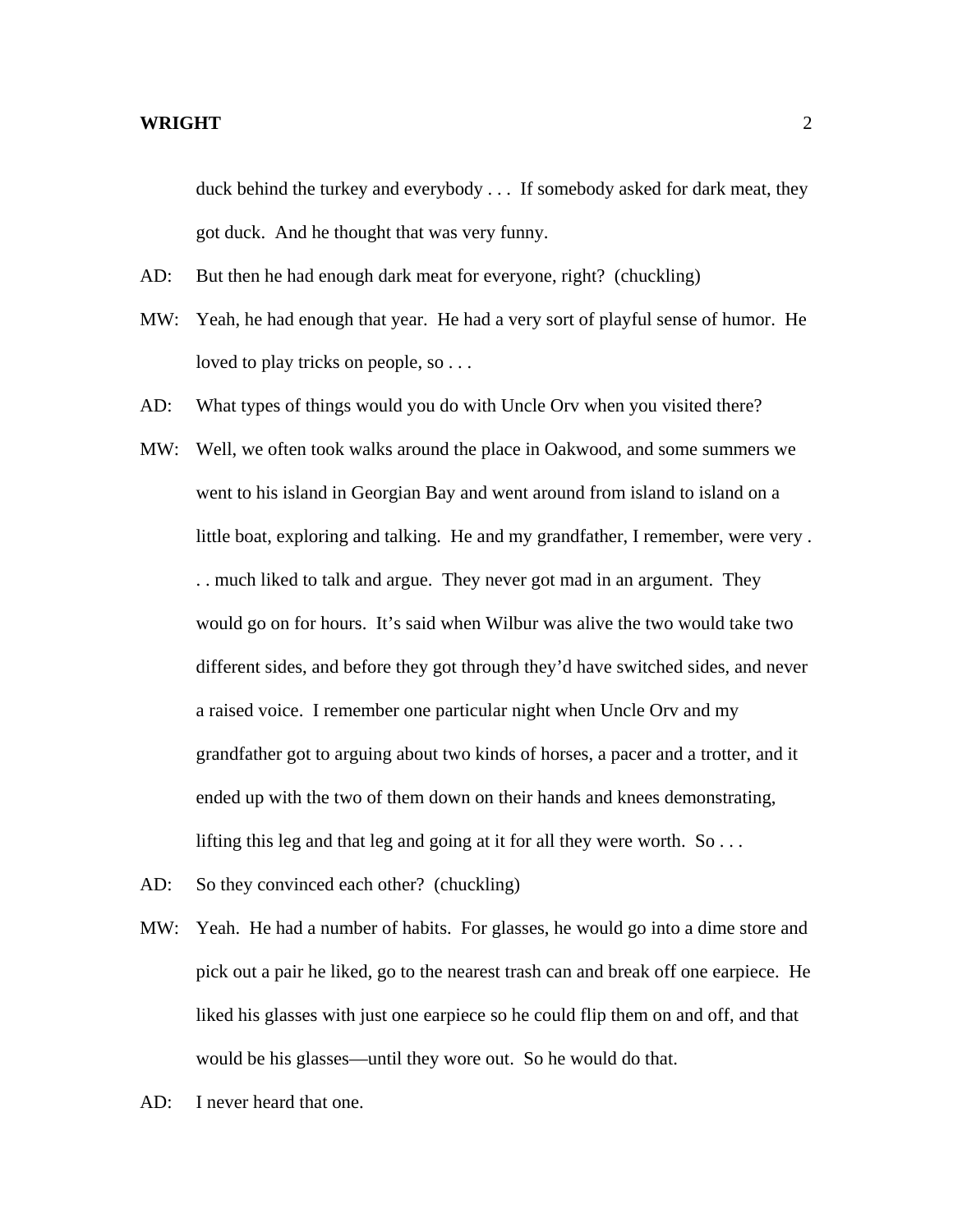- MW: Yeah, yeah. At one point on one of his cars, rather than unlock the car door, he would just take the door handle off and stick it in his pocket, and then come back to it.
- AD: So was his driving as bad as I've heard it was?
- MW: I think the police in Dayton had an agreement that when he drove by to look the other way. They didn't want to arrest him, but he was fast. And I remember one car, he had a great big Pierce Arrow with special air springs, and he liked to take us for a drive in the country and show how he could drive along a ditch and nothing would happen. But he had a lot of trouble, because of the injury from a plane crash, getting a car a comfortable ride. I think he had a Franklin for a while, then he had an Essex Terraplane, then a Pierce Arrow. His sister Katharine had a big Packard. They had a big Saint Bernard they named Scipio that they treated like a baby, and when they went for a ride Orville Wright would drive, Scipio got the front seat, and Katharine sat in the back seat.
- MW: Yeah, one time he wasn't getting the right amount of air in the carburetor, and he was boring little holes and sticking pegs in it until he got it just right. His housekeeper wanted to hide any new appliances because he'd start messing with them, and it took an engineer to run them. Right up to the day he died, he didn't think electric refrigerators were well made and was using an icebox. I went over there once during the day and he was under the icebox spraying for termites or something. Any kind of household chore he did himself. He wouldn't hire

AD: Did Orville do work on his car like he did with other things, to try and improve it?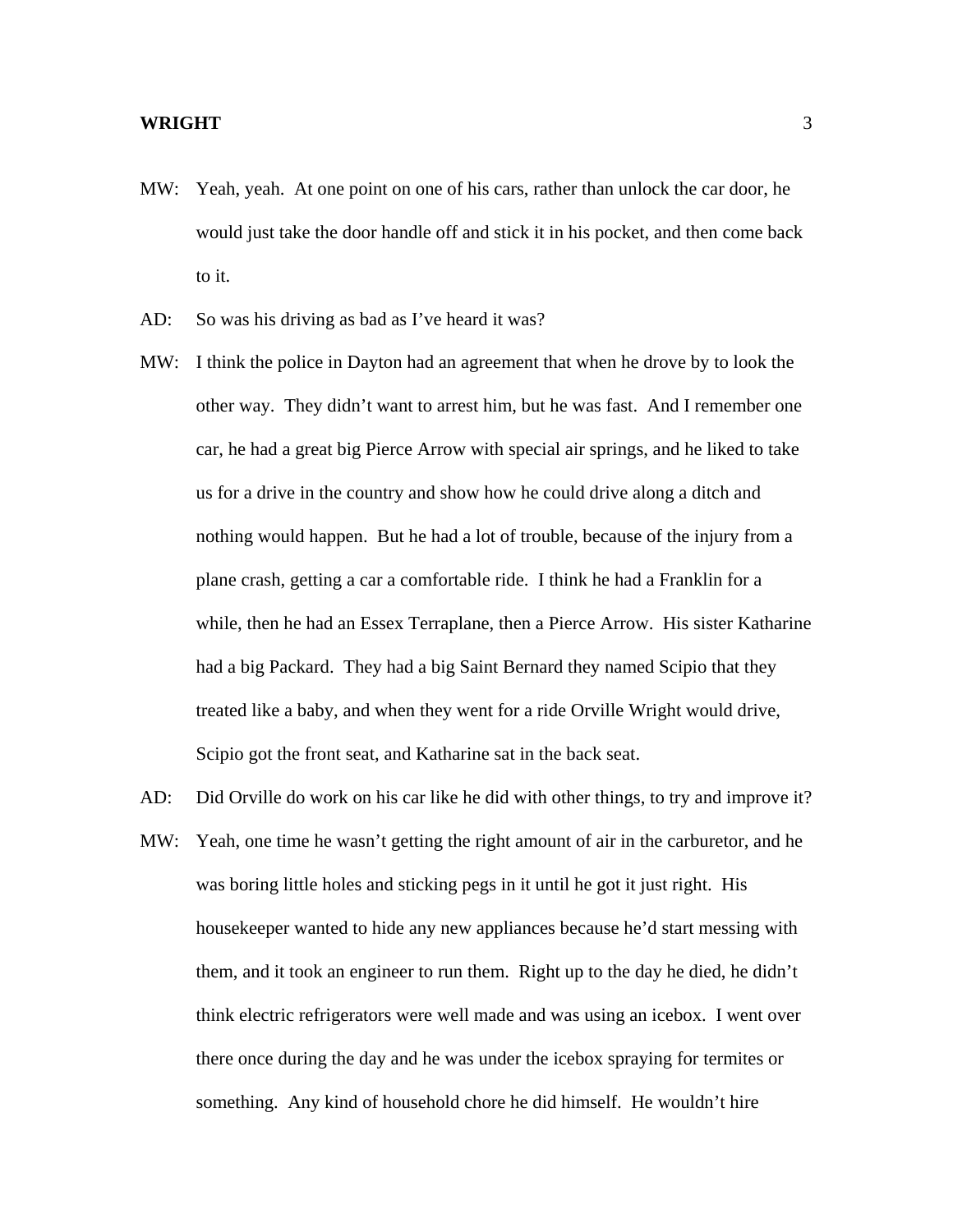anybody for anything like that because he could do it better, he thought. And he was very ingenious. By himself one year when I was there, he decided he wanted the boathouse on the other side of his island in a little harbor in Georgian Bay, and he figured how to rig it up and tow it around to the other side. Then he built an inclined railroad with a cable car arrangement so we could haul baggage up and down from the . . .

- AD: Oh, for where you arrived at the 2?
- MW: Yeah, because it was a fairly steep climb. The island is mostly rock, and it was a good climb up there, so he did that.
- AD: So the housekeeper you referred to was Carrie?
- MW: Carrie.
- AD: What was she like?
- MW: Oh, she was a family favorite. I mean, the family were crazy about her, and her husband Charlie. They were like family members. I think Carrie had come as a little girl to work for my grandmother first, and then later went to work for Orville Wright and Katharine. Katharine then married a college sweetheart late in life, and Harry Haskell, who was editor of the *Kansas City Star*, was her husband. Orville Wright was quite resentful when she got married, because all these years she'd been the housekeeper, and he was quite put out about it, but he came around.
- AD: And you said your grandfather got Orville and Katharine to talk again?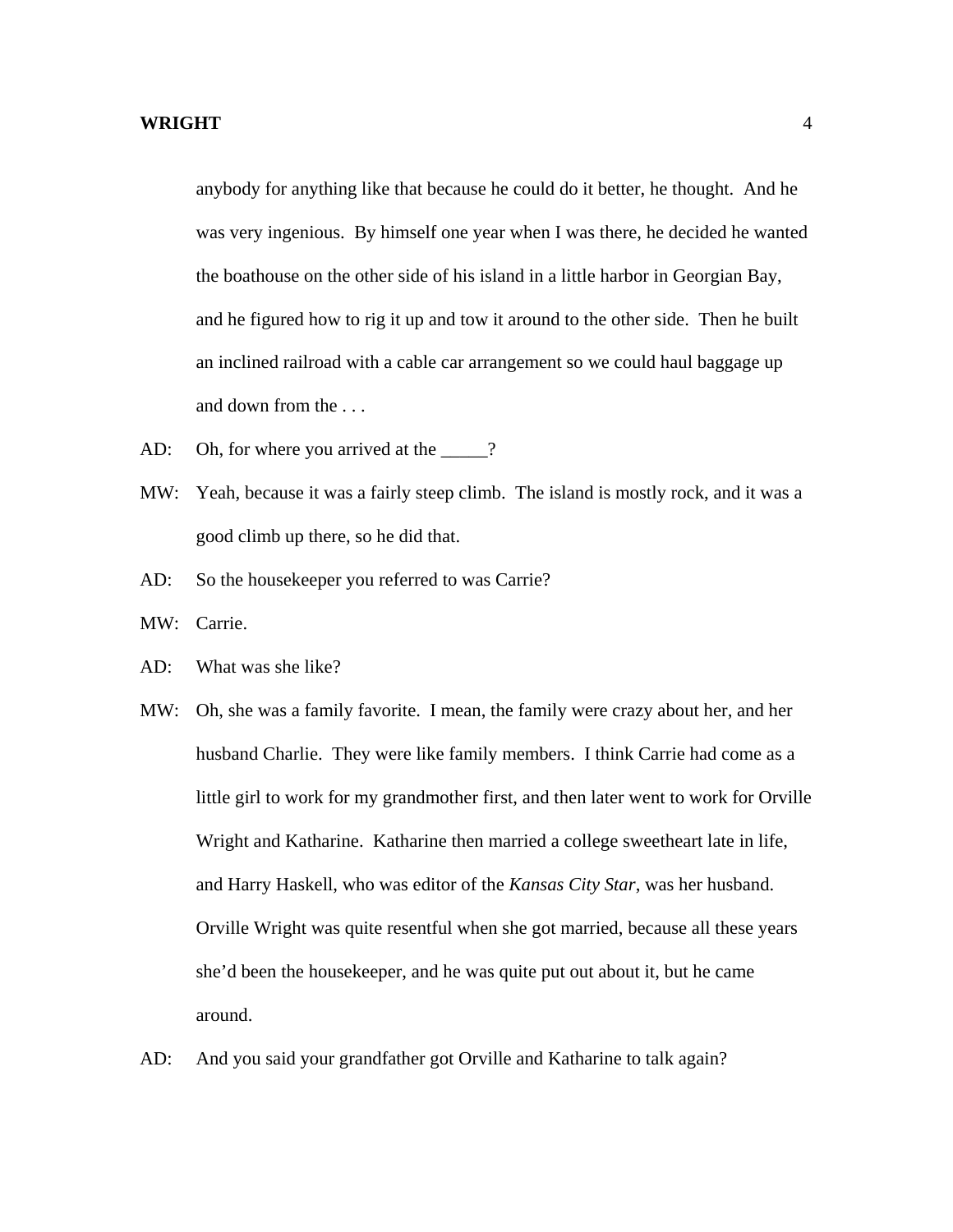- MW: Yeah. Yeah, he had to sort of get them back together. I think the bishop had something to do with it. He didn't want Katharine to go out. He wanted her to sort of be around and be the hostess forever for the family. But she had met Harry Haskell as a college student at Oberlin, and he was a widower and so they got married. Katharine didn't live too long after that.
- AD: They were only married about four years?
- MW: Yeah.
- AD: When we were talking before, you said Carrie and her husband sort of lived at Hawthorn Hill and then had a house of their own?
- MW: Yeah, they had an apartment at Hawthorn Hill, and then they had their own house, which they'd go over to occasionally. They always kept it over there, so . . .
- AD: Do you know where they spent most of their time?
- MW: I think just certain times for a day or two. Most of the time they lived right at the house there, although they didn't answer the door. If you rang Uncle Orv's doorbell, he answered the door. Nobody came to the door for him, he was there.
- $AD:$
- MW: Yeah. So anybody who rang, any tradesman or anyone, would see him when they went there.
- AD: So did Carrie's husband also work for Orville, do you know?
- MW: No. I forget what his business was. He'd been in something else, but . . . He helped around there, but they had other help. They had this enormous kitchen back there. Carrie was an incredible cook, and so . . . all the family dinners there.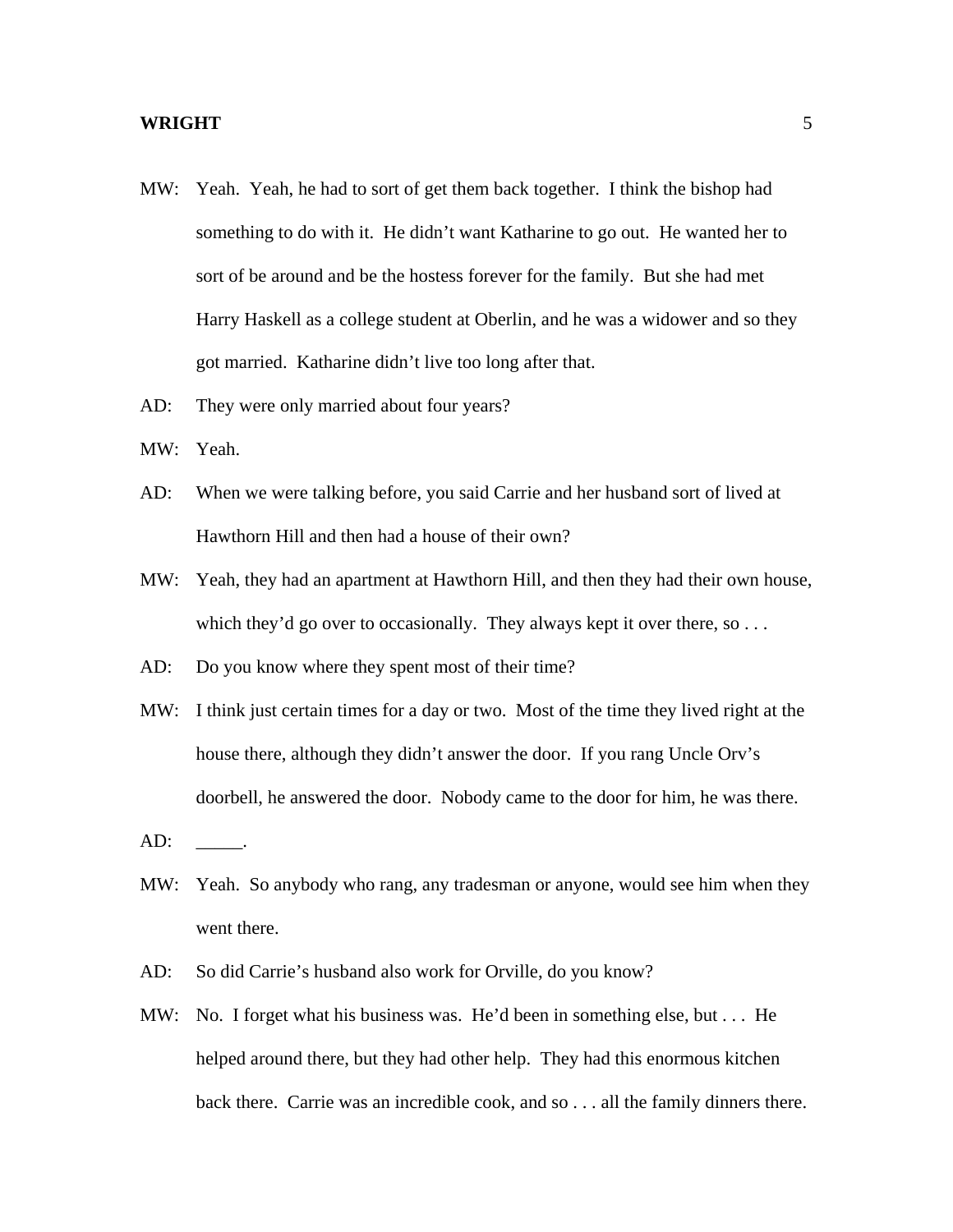Christmas Day, Uncle Orv would always come to our house for sort of the middle of the day dinner, and my mother would fix roast beef and Yorkshire pudding, which he liked. And she would fix plum pudding. And Uncle Orv was a teetotaler, but my mother's plum pudding you could get a pretty good hit on just from eating the sauce, and he lapped it up. And she gave him one to take home, and Carrie served it. And he said, "It doesn't taste quite like it does at Ann's house. And Carrie said, "Oh, she might just put a touch of brandy in for flavor." "There's no liquor in Ann's plum pudding." Of course, it was straight . . . straight liquor. (chuckling)

- AD: So then would your family go over to Orville's house for any part of Christmas, or did you just go over there for Thanksgivings?
- MW: Christmas Eve was always a big family dinner. It was Thanksgiving and Christmas Eve. He would give a check for everybody in the family, and that family had a gift for him and so forth. So it was a regular thing every year. He would decide to drive around and visit. He never called up and said, "I'm going to come over." His car would just show up, and there he was when he went to see you.
- AD: Now do you remember Katharine?
- MW: Oh yeah, I remember . . . I was pretty much of a kid when she died, but I remember her very well, yeah.
- AD: What was she like?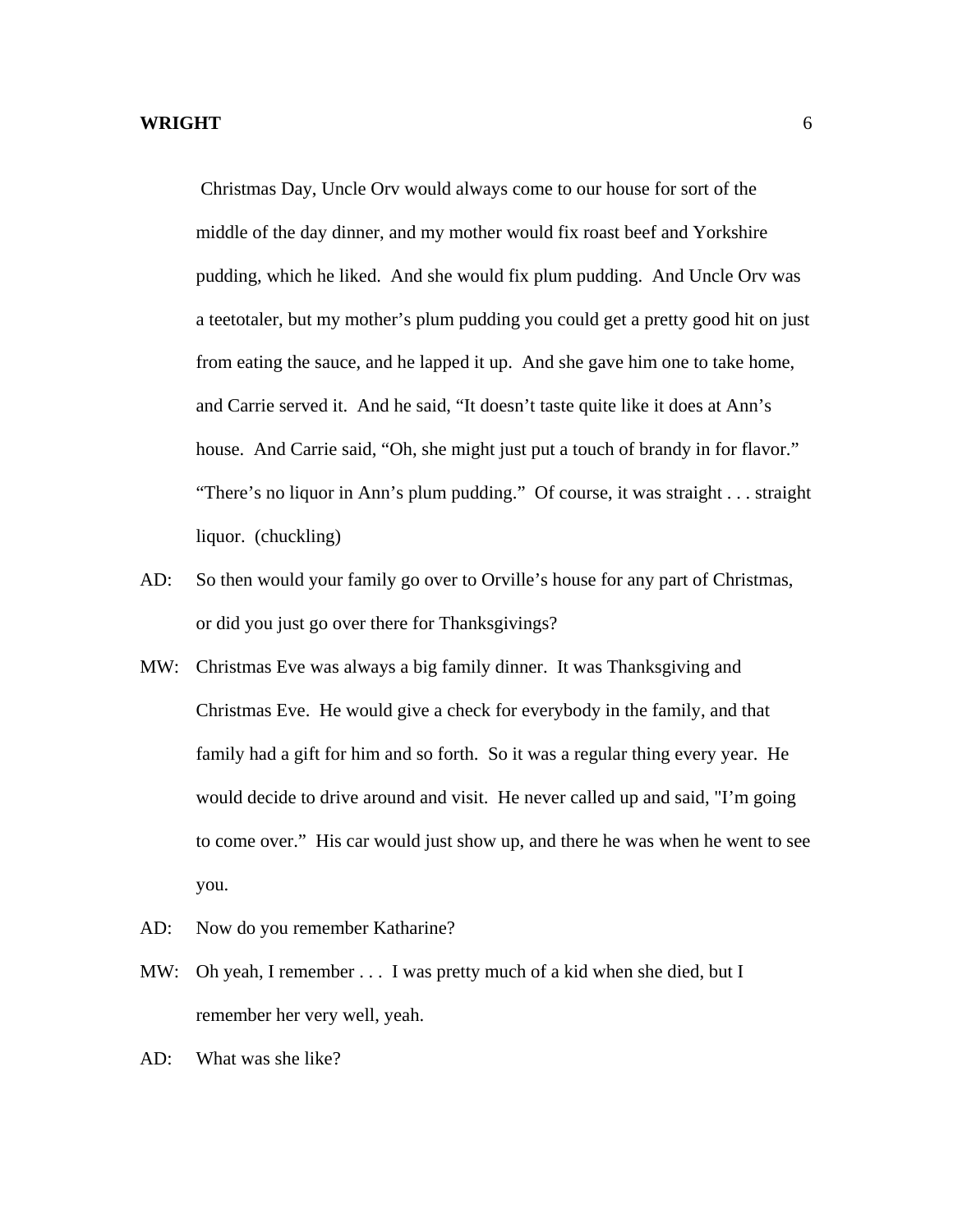- MW: Oh, she was awfully nice. As a matter of fact, she and my wife's great-aunt taught together at Steele High School in Dayton, Ohio, and were friends. But she was a very, very elegant lady, very . . . A perfect hostess for Orville Wright and Wilbur Wright and so forth. A very, very charming person, very nice to be around.
- AD: Now did she do as much with the nieces and nephews, you all, like Orville did?
- MW: Oh yeah, it was always all—
- AD: Everyone together?
- MW: Yeah, yeah. I remember my brother Wick when he was very little and there was a dinner at their house and they had pie, and Aunt Katten (?)—we called her Aunt Katten—said, "Would you like a spoon to eat your pie?" And my brother Wick in his usual way said, "We eat pie with forks at our house." (chuckling) So I remember that very well, yeah.
- AD: So you called her Aunt . . . ?
- MW: Katten, mostly.
- AD: Katten?
- MW: Yeah, Katten. It's like . . . for Katharine, you know, when we were little.
- AD: Just shortened?
- MW: Yeah, yeah. And, you know, they were perfect fools about the dogs. I mean, they'd talk baby talk to every dog they saw. We had a dog, a fox terrier named Flippy, the name came from a toy that my grandfather's toy company made. The Miami Wood Specialty Company had a toy called Flips and Flops, and we had a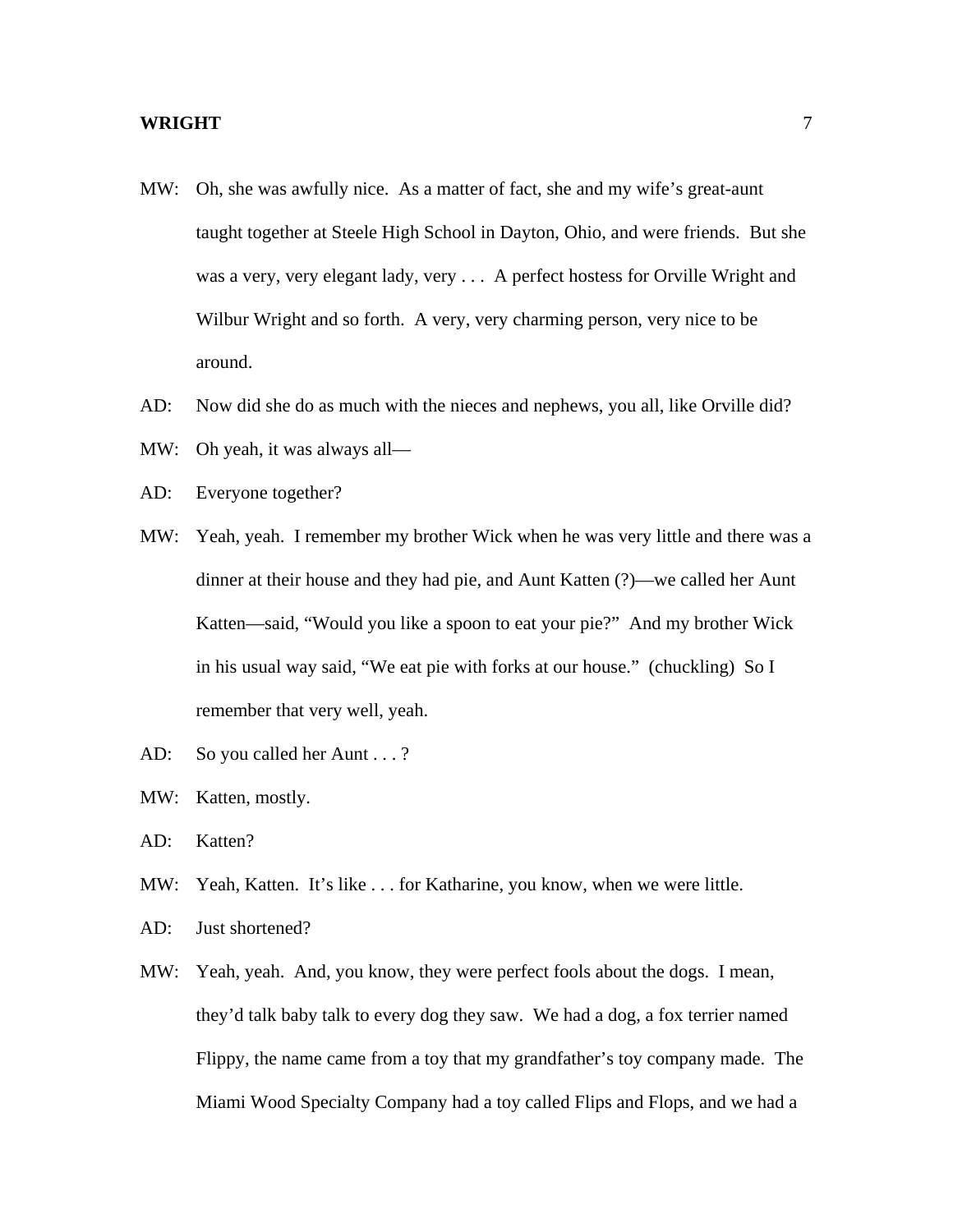dog named Flips and my cousin Jack had a dog named Flops. But he would talk .

. . He would say, "Oh, Flipsy, Flipsy . . ." He'd talk to him like that all the time.

- AD: You said Orville helped with the toy company?
- MW: He helped design the . . . it was a little balsa wood glider that you shot with a rubber band, and it would do maneuvers. It would turn, it would do a loop-theloop and so forth, and he would design them. And every time he perfected a design, he'd come over to our house with my grandfather and we'd go out to some fields there and he'd watch the kids try them out. So they had a toy designed by Orville Wright.
- AD: And those were . . . ? How did people get them? They were through cereal?
- MW: It was a premium. It was some kind of a premium thing. I forget what it was.
- AD: In cereal boxes or something?
- MW: Yeah, some way. But they worked quite well. And I had a summer job there once when I went to college, working at the toy factory. It didn't go on too much longer after that.
- AD: Because Orville helped design the Flips and Flops too, didn't he?
- MW: Oh yeah, yeah, all the ... And I'm just wondering if any of those are around.
- AD: Someone in Dayton said he'd just got one in an antique show, but I have never seen one.
- MW: Yeah, I imagine they're valuable if you can find one. Orville Wright had a way of . . . whenever he found wrong information about aviation or just planes in a book—in anybody's house, I don't care where it was—he'd immediately get out a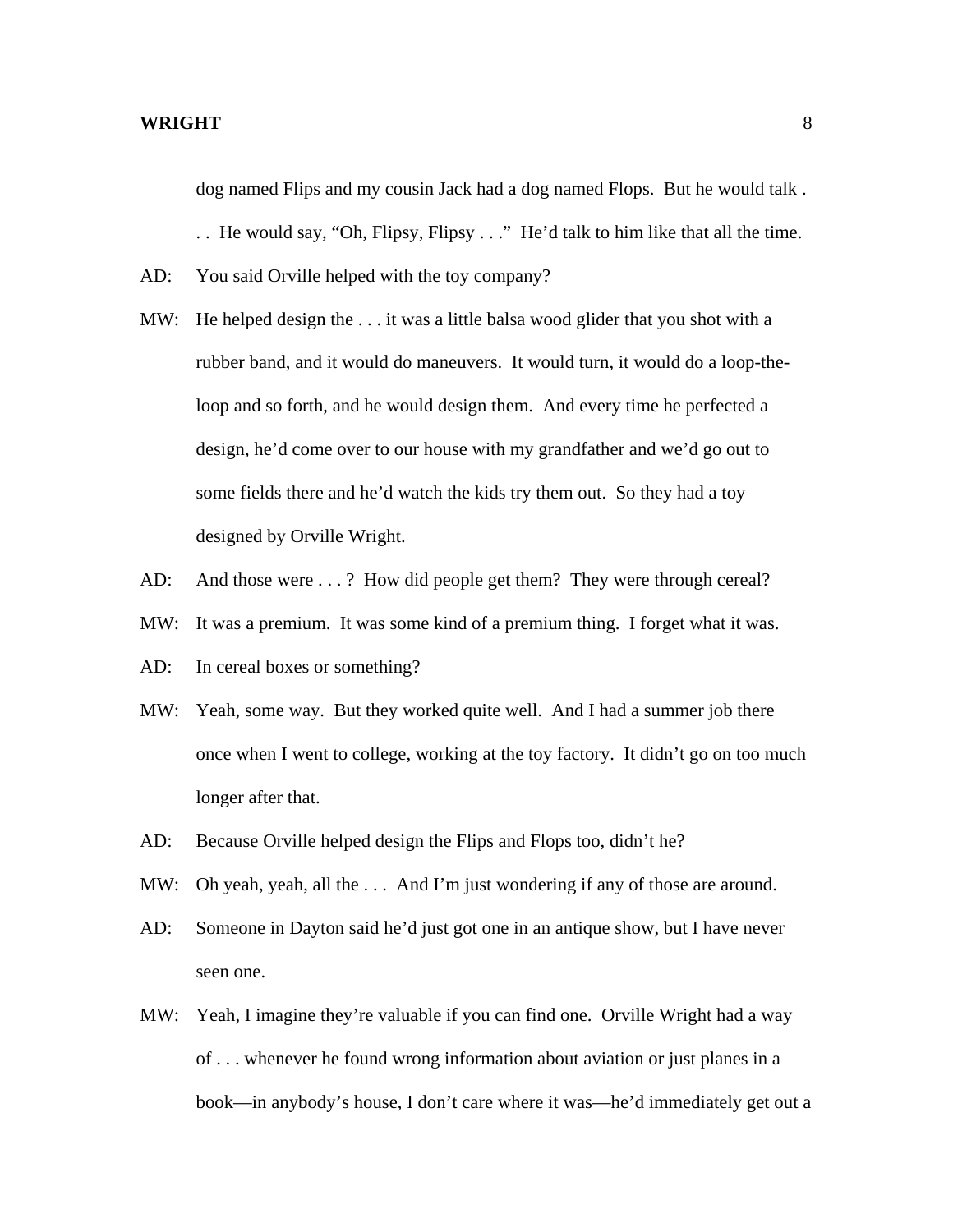pen, cross out the things that were wrong, and write in the margin what was right. When I was a student at Miami University, he came down for the day once to visit, and this was just before World War II, and they had a preliminary aviation course, a theory course, and a friend of mine was taking it. And Orville Wright said, "Let's see your textbook." And he showed him, and he started looking through it. He said, "Oh, no, no. Oh, no, no." And all these revisions. So my friend went back to class the next day and he said, "All this stuff is wrong." And the professor said, "Who said so?" He said, "Orville Wright." (chuckling)

- AD: And did he believe him? (chuckling)
- MW: I think so, yeah.
- AD: Did you do a lot of things with Orville, where he was . . . where it was sort of official things to honor one of the inventors of the airplane?
- MW: Well, there'd be these various ceremonies and we were part of them. I remember the ceremony at Kitty Hawk when they first dedicated the monument. I think I was twelve years old. I think the woman aviator Ruth Nichols made a speech, and the main speaker was then they called the Secretary of War, Patrick Hurley, a very distinguished man. He later, I think, was ambassador to China. Anyway, we were in a . . . It rained. We were up on a platform with a cover overhead, but it rained and rained. The Army . . . then it was the Army Band, the tubas filled up with water, they couldn't play. Right in the middle of Hurley's speech the tarpaulin gave way, and I thought that the secretary of war was going to drown on the spot. But it was incredible. Kitty Hawk in those days was just sand roads, a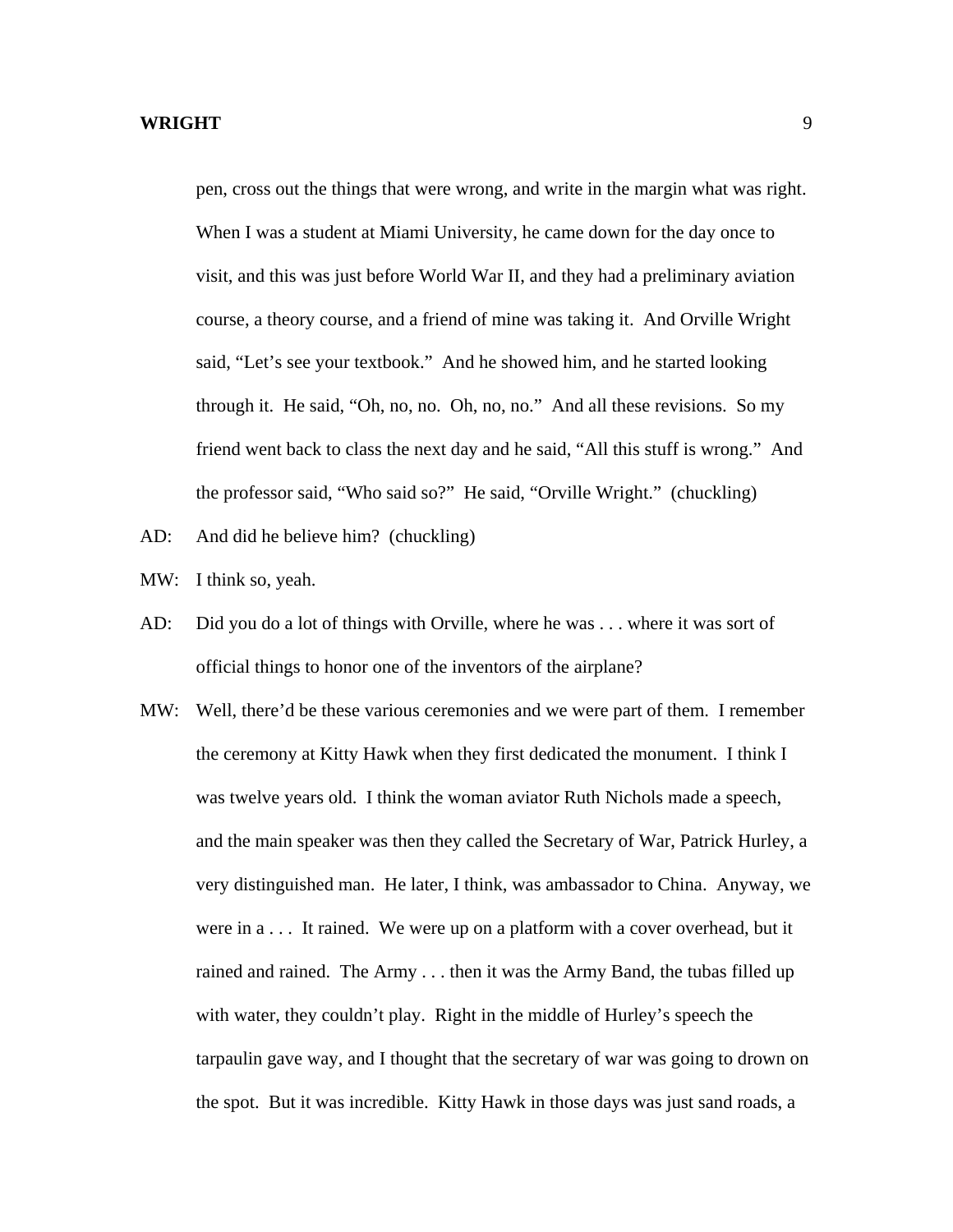house every five miles. There was nothing like now. I mean, it just was totally almost a desert down there, you know.

- AD: Was that the first time you had been to Kitty Hawk?
- MW: One of the two times I was there. Then I was there two years ago for a rededication of the monument. So I hadn't been there for a long time, yeah.
- AD: Probably a large difference.
- MW: Oh, what a difference! Yeah.
- AD: So when you were there, did Orville tell you about their experiments down there or the flights or anything, or was it \_\_\_\_\_?
- MW: They would come up in conversation. He had a lab in Dayton where he experimented with various things, and little wing foils and things used in their experiments would be sitting around the office. The world's first wind tunnel used to apply to aviation was sitting there in the office. He would take us down in the shop and let us play with . . . He had a lathe. We'd put things on the lathe and make things out of them. And just before the first plane was sent to England to . . . then the Kensington Museum, because of his argument with the Smithsonian, he assembled it in his lab there to see it all together. So I saw it then.
- AD: What did he mostly do in his laboratory?
- MW: I forget, he had a bunch of experiments. He made some revisions of things, I think, that were later incorporated on airplanes. He at one point was trying to make a record changer for his . . . You know they used to have the . . . There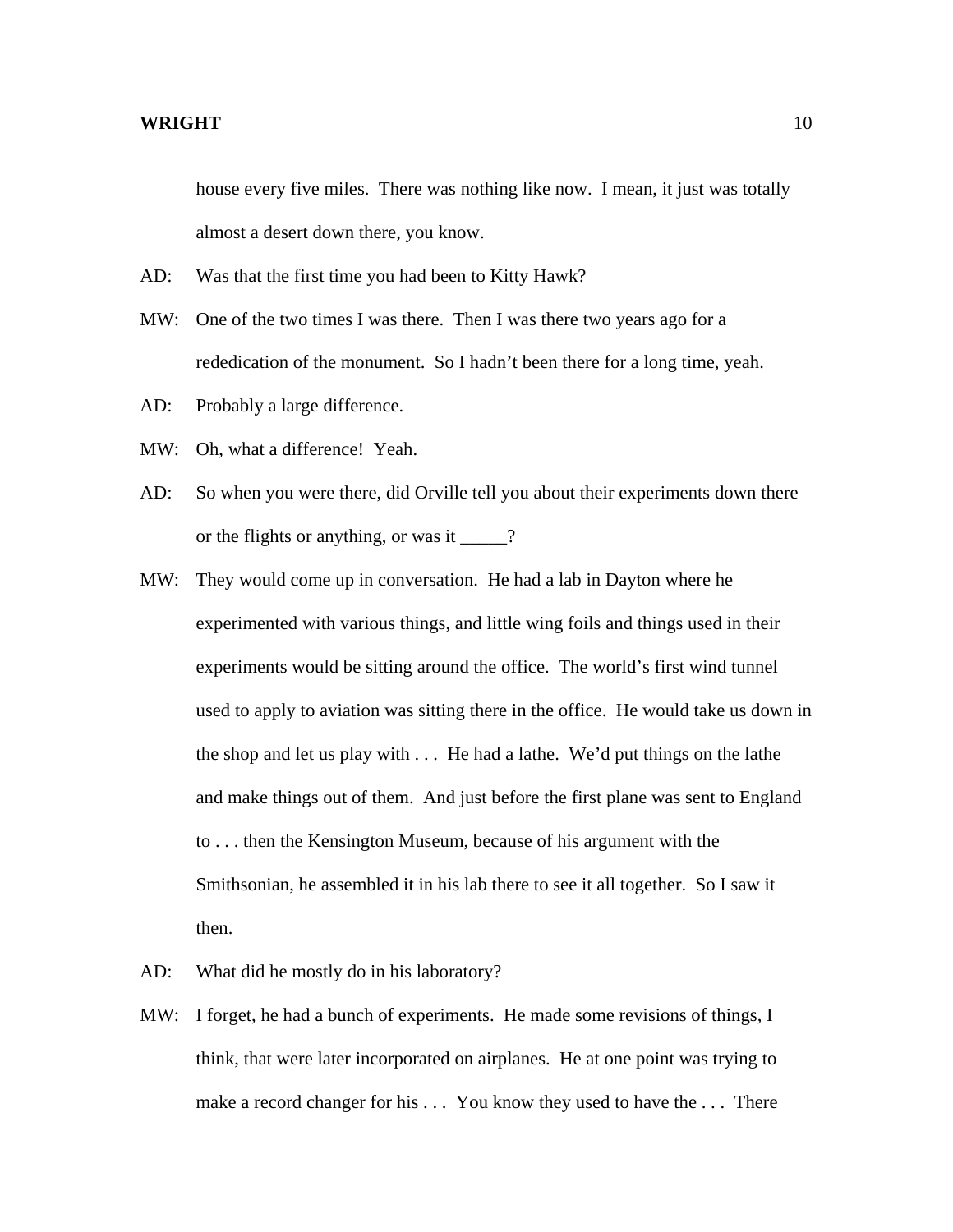were no long-playing records, and he had a record changer, and there was some lift in the thing, and every now and then one record would fly across the room, and he came around to the family getting old records to test until he got the thing worked out. But everything would be just sort of tailored to his uses. He had some kind of an aerial thing for radio reception there. His chair had a thing on the side to put books in front of him. It was tilted just the right angle for him, and so forth, in his house.

- AD: That's the one that's in his study at Hawthorn Hill?
- MW: Yeah, it's in his study.
- AD: I've seen it.
- MW: Yeah. If you went over in the evening, we usually sat there. Only for big parties would they sit in the living room, but that was the main place where people would gather.
- AD: Then he'd use the study when he was there by himself?
- MW: Yeah. And as that generation did, he always had a collar and tie on. On a warm day in Georgian Bay, he'd have a collar and tie. He did have a hat at one point. He cut a hole in each side of the felt hat and put mosquito netting over it so the wind could blow through the top and mosquitoes couldn't get to the top of his head.
- AD: So did he make you all dress up too, or could you wear whatever?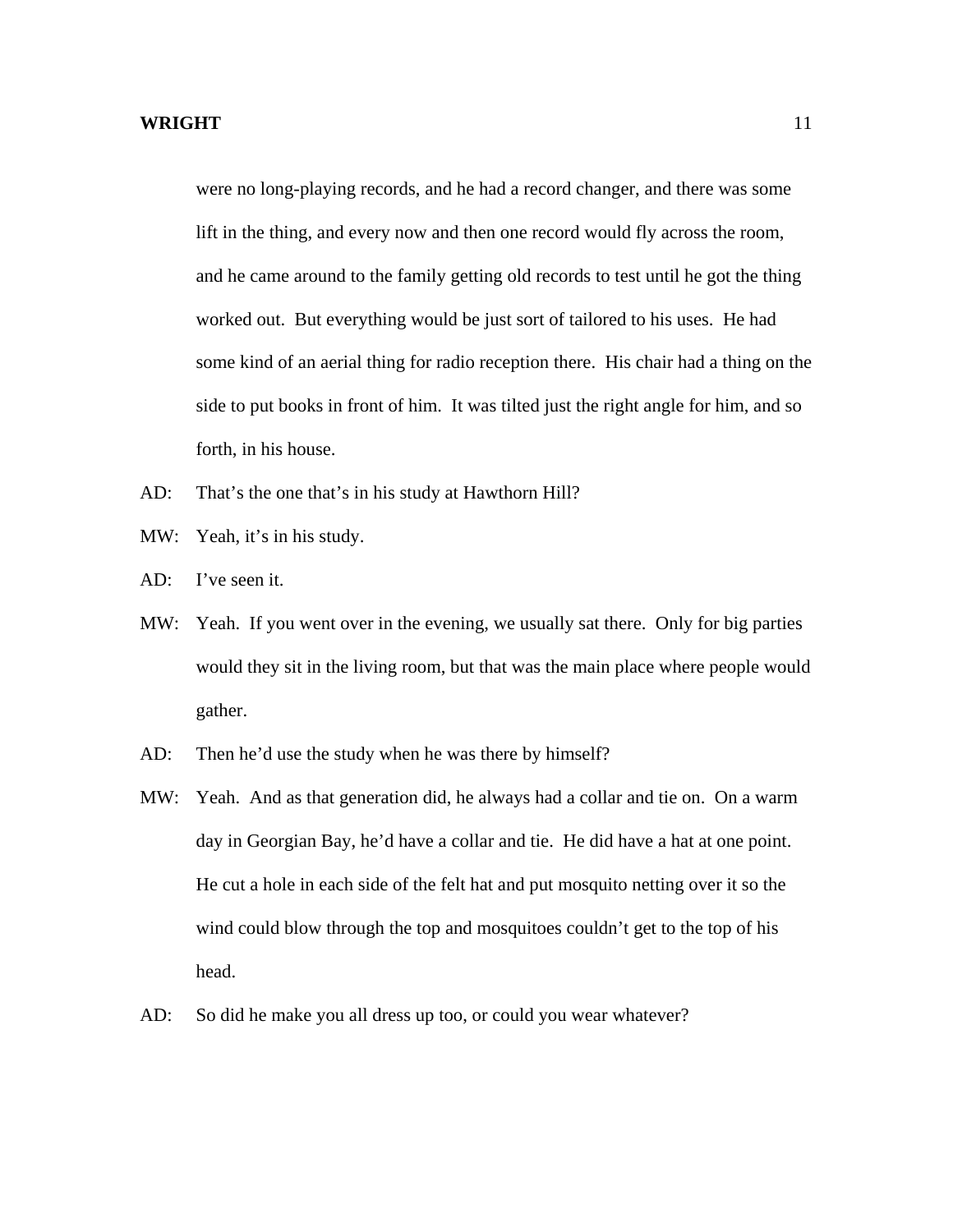- MW: No. No, it was very informal. The only person that smoked in his house was his brother. Other people didn't, or they'd go outside for a cigarette. My grandfather would smoke a cigar; but he could do it, he was older.
- $AD:$
- MW: He was the older brother, yeah.
- AD: You were talking about the laboratory before, so that was a good transition to Mabel Beck. Could you tell me a little bit about her?
- MW: Orville Wright thought she was a fine secretary, and there were all kinds of rumors about what went on. I don't think much. She was not dearly loved by the rest of the family, putting it mildly. Carrie would call up my mother and say, "You won't guess what she did," my mother would call Aunt Ivonette and say, "You won't guess what she did," and then it would go round and round and round.
- AD: I've heard from other family members that when you went to the laboratory to see Orville she wasn't always very nice to you or didn't let you in right away?
- MW: No, she wasn't. I remember I went once and he heard me, my voice, and she was saying something, and he said, "Oh, come down . . ." And then I had my dog in the car and she was barking, and he said, "Oh, bring ol' Flipsy in." So he brings the dog in, in the office. That didn't please Mabel Beck too much, I don't think. But she was always there.

 But he was very, very fond of the family. He loved to argue with young people, loved to talk to young people. He liked to kid me about modern art all the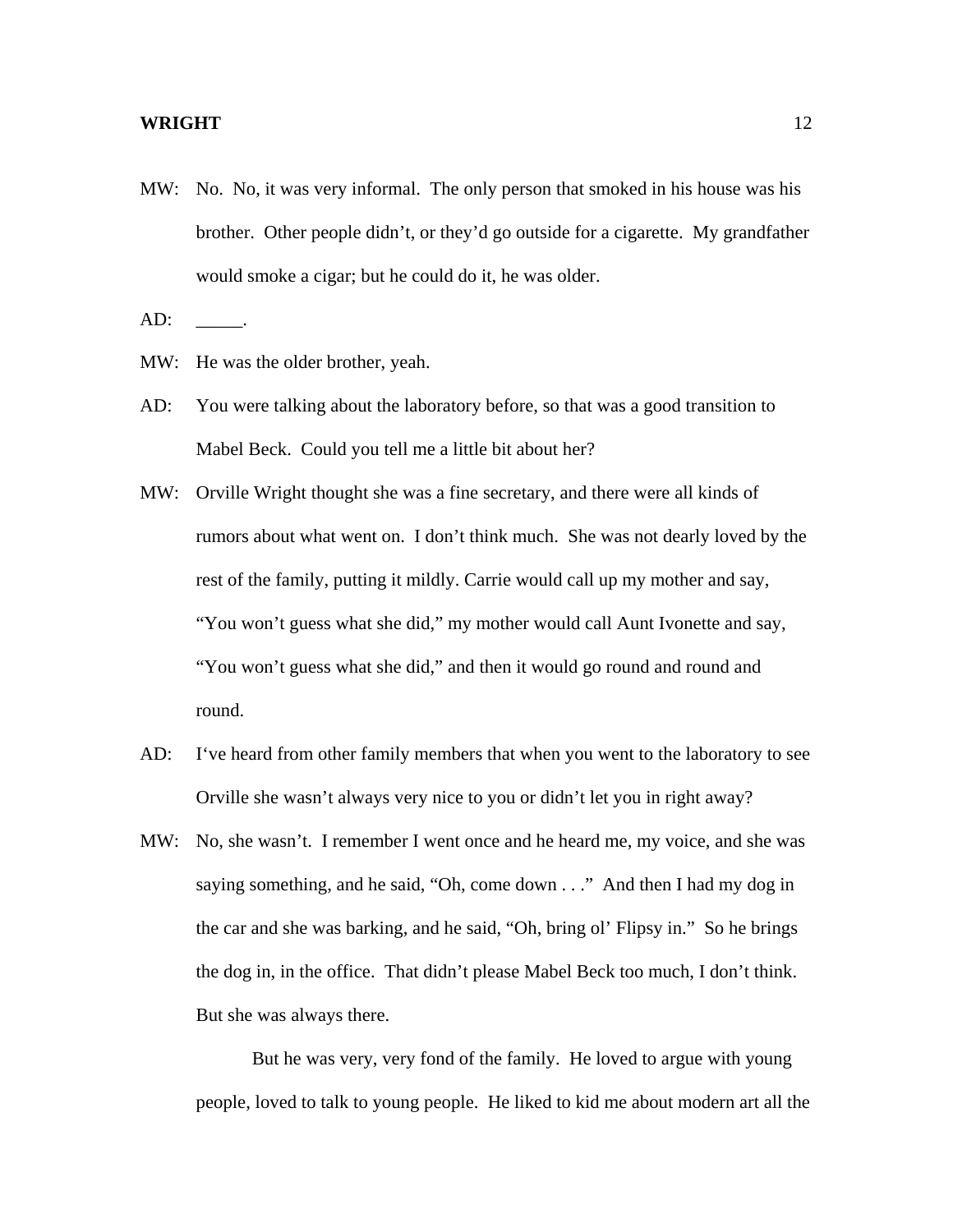time, and I've got letters from him with diagrams drawn making fun of modern art which he did.

AD: So he was more traditional?

- MW: Oh, he thought painting should be of pretty things , not unattractive looking things. He had some reproductions of things, Dutch Masters and whatnot around the house, mostly reproductions. But he liked to make fun of Picasso and Gertrude Stein and so forth. He was very, very traditional. I find many engineers or scientific people don't trust things that they can't sort of work out mathematically in a way. But he appreciated what I did. He would always go to exhibits, if I was in them. He loved to argue about it, and had a lot of fun.
- AD: What types of things did he . . . ? Just the theory of art that he'd argue about, or the . . . ?
- MW: Yeah, well, he ... I've got a drawing of a bird in a tree, some kind of thing that's a takeoff on Gertrude Stein's "A Bird" or "A Bird in a Tree," and he would draw the diagram, little drawings on the paper. He loved to make fun of Picasso. He sent a comment on a Henry Moore sculpture once, and the sculpture had no head, and he said, "At least it didn't have her head so she had to die in shame looking at herself," or something like that. But he liked to do that.
- AD: So when you were away at school, did you correspond with Orville?
- MW: Yeah, and he corresponded when I was in the Army in World War II, and he was always sort of in touch with whatever the family was doing. You'd always find him there.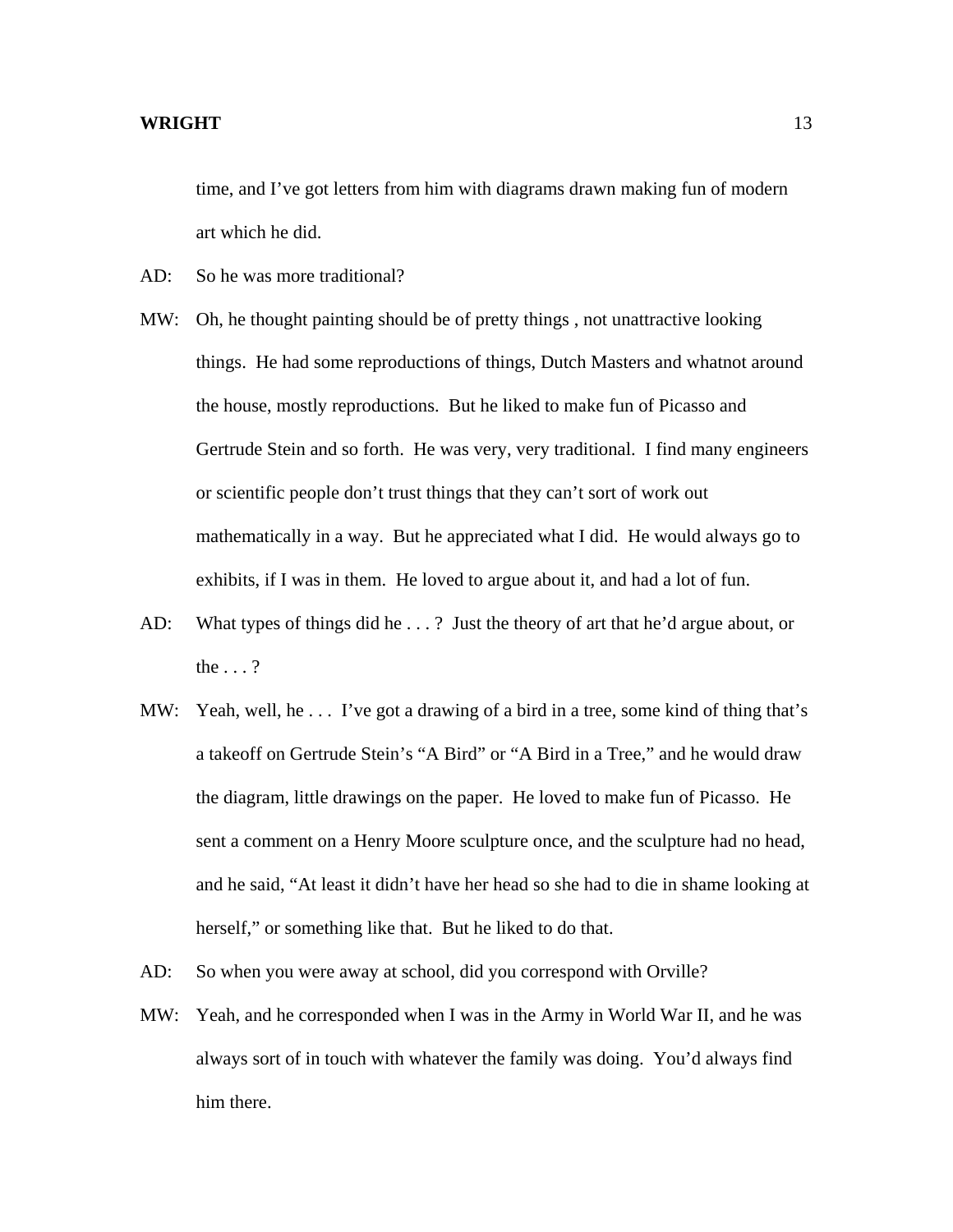AD: He seemed to be very good at that. At least all the early letters that still exist \_\_\_\_\_ continued it.

MW: Yeah.

- AD: Now, when Katharine got married, did she correspond with the rest of the family?
- MW: She did, yeah, and kept very close contact with her brother, my grandfather, Lorin. But it just seems that she'd been used to . . . For so many years she was the hostess, and it came as a big shock to him that she would leave the house.
- AD: That's a big switch after a long time.
- MW: Oh yeah, yeah. But kids liked being with him. He was very . . . He never talked down. He would engage them in an argument in a very friendly way, and was really interested in whatever you were doing.
- AD: You told me last night to remind you to talk about Orville at the art show in . . . Richmond?
- MW: Oh, yeah. There was a little art museum in Richmond, Indiana, where he'd grown up, and an elderly lady was the director of the place. I can't remember her name now, but she had been a schoolteacher and kicked Orville out of school. Not only kicked him out of school, escorted him down the steps, I think. Luckily they were moving out of Richmond, so it didn't matter too much then. But there she was all friendly, and she's the one who'd thrown him out of school.
- AD: (chuckling) So he probably wasn't the most well-behaved student as a child?
- MW: I don't think [so]. He liked to play little tricks. There was a very playful side to him, I think. From what I've heard about the two of them, they would . . . Orville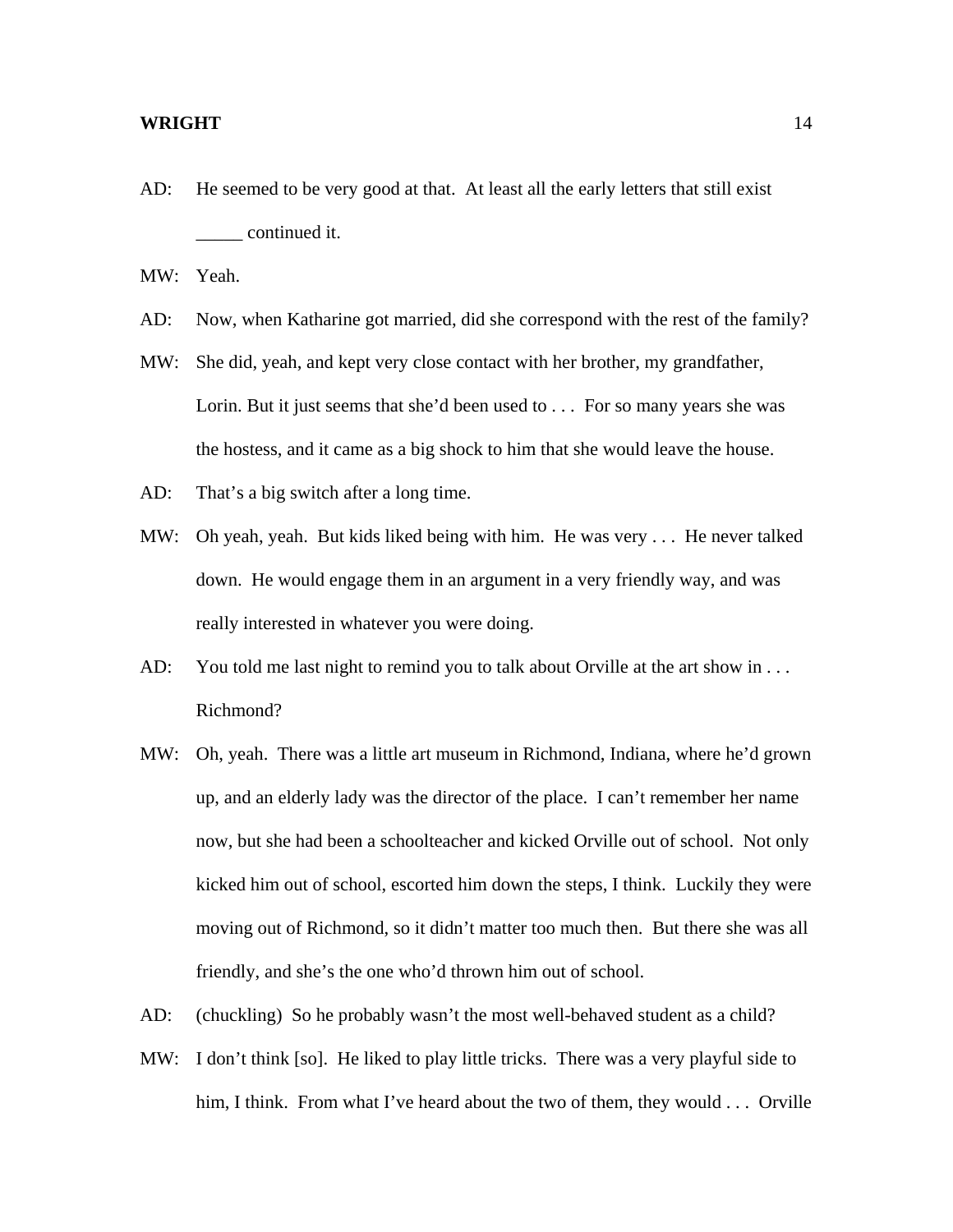would get an idea, and then Wilbur would sort of make him sort of nail it down and figure it out and work out the details. But he had a very, very brilliant mind.

- AD: Did he ever talk much about Wilbur?
- MW: Oh yeah, they were always talking, "Will did this and Will did that." It was always . . . And my grandfather. There was a club of young men in Dayton called the TDB, the Ten Dayton Boys.
- AD: Ten Dayton Boys.
- MW: Orville was a few years younger and wasn't actually in it, but Reuchlin was in it, my grandfather was in it, all their old friends. But they continued to meet once a year. Orville later started coming to their meetings, and up to the time the last one died, they would be at my grandparents' house once a year for their meeting, yeah.
- AD: \_\_\_\_\_\_ still have the minutes from those meetings. They're at the Dayton Public Library now, \_\_\_\_\_\_.
- MW: Yeah. I remember there was a picture that's in several books that was always hanging in my grandfather's study.
- AD: Of the group?
- MW: Of the group, yeah, the TDBs.
- AD: I think he was one of the last two members.
- MW: Yeah, yeah. But I didn't see much of Reuchlin. Well, I didn't see him at all. His widow visited in Dayton a couple times, but I didn't really know that side of the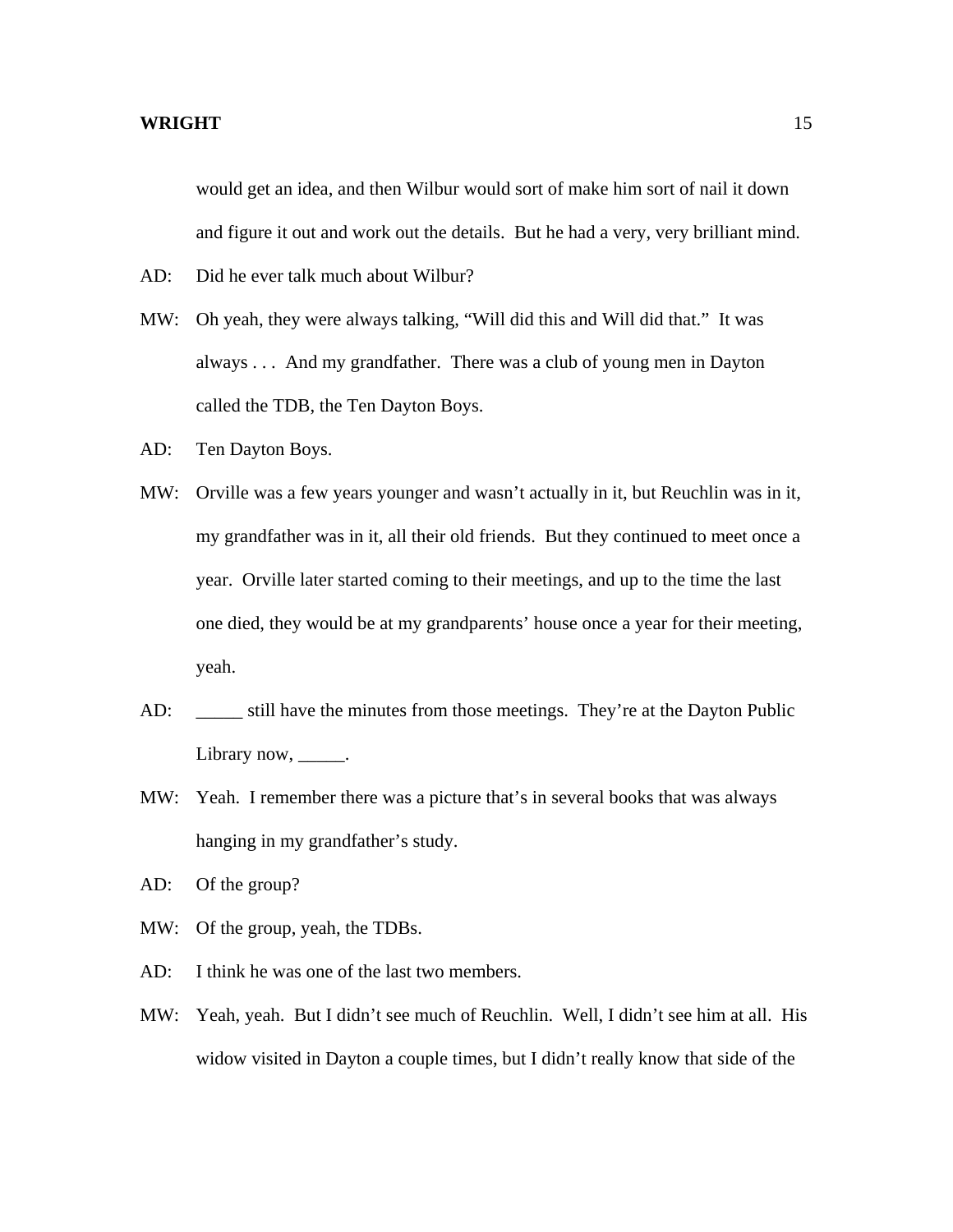family too well. I guess my second cousin Wilbur would come up to the island in Georgian Bay, and George Russel was part of that branch of the family.

- AD: About how many times did you go to Georgian Bay? Would you go for the whole summer to help Orville, or just for a visit?
- MW: No, for a couple weeks. I don't know, I forget how many times. Two or three times, anyway.
- AD: Would just the kids go, or would your whole family?
- MW: The whole family would go. Rather primitive plumbing at first. Then he did get a bath outside where everybody could go to a regular bath. He had a camp cooking stove in the kitchen. When a woman would walk in the kitchen, he'd walk out, and the wives had to contend with cooking on not the best stove in the world, and so forth.
- AD: (chuckling) But he was a good cook, wasn't he? Didn't he cook \_\_\_\_\_?
- MW: Well, he liked to make certain things. One time he was making root beer, one time he was making popcorn balls, and various things like that, yeah. But you'll notice, if you look at those pictures of their camp at Kitty Hawk, how orderly it is. Each can is on the shelf in a perfect, perfect position, perfect row. Things weren't just thrown around.
- AD: So was Georgian Bay like that, too, all in order?
- MW: Pretty much. He developed a system for locking the doors so they couldn't be broken into. Some wire would trip down, then you could release it by doing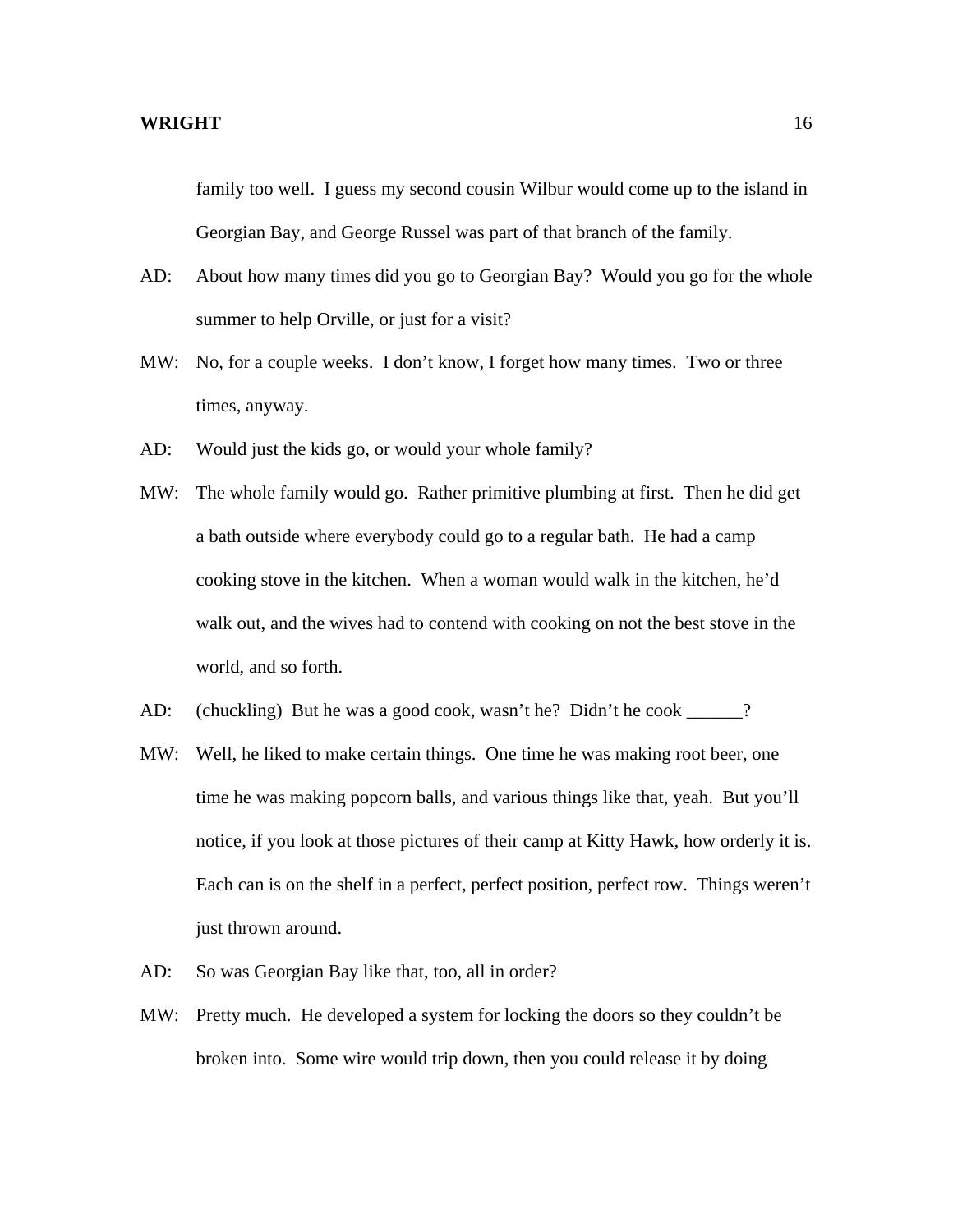something underneath the door. He always had some kind of a gadget he was working on like that, yeah.

- AD: Do you remember some of them?
- MW: Hmm?
- AD: Do you remember some of the gadgets?
- MW: No. I remember how he'd shop for a pair of glasses at the dime store. But he was always out to improve things. He would never dream of hiring a mechanic or somebody to do something. I mean, it just was . . . If you had a problem, you'd just figure it out and do it, that's all.
- AD: Now, did he try to get nieces and nephews involved in that, or would he just do it himself on his own?
- MW: Oh, pretty much on his own, yeah. He positively would not give a talk at a public meeting. It was known you did not ask him to get up and say a few words. And I think everybody knows the story about Wilbur, I think in France. They asked him to make a speech, and he got up and said, "The only bird who can talk is a parrot, and the parrot doesn't fly very well," and he sat down. And that is the total collection of the Wright brothers' speeches. They would read a paper at a scientific meeting or something like that, but as far as speeches, out of the question entirely.
- AD: I think because Orville didn't mind talking in public, did he?
- MW: No, he wouldn't. During World War II, when Roosevelt came to Dayton, he was going to tour Wright Field and so forth. They did in the afternoon, and they were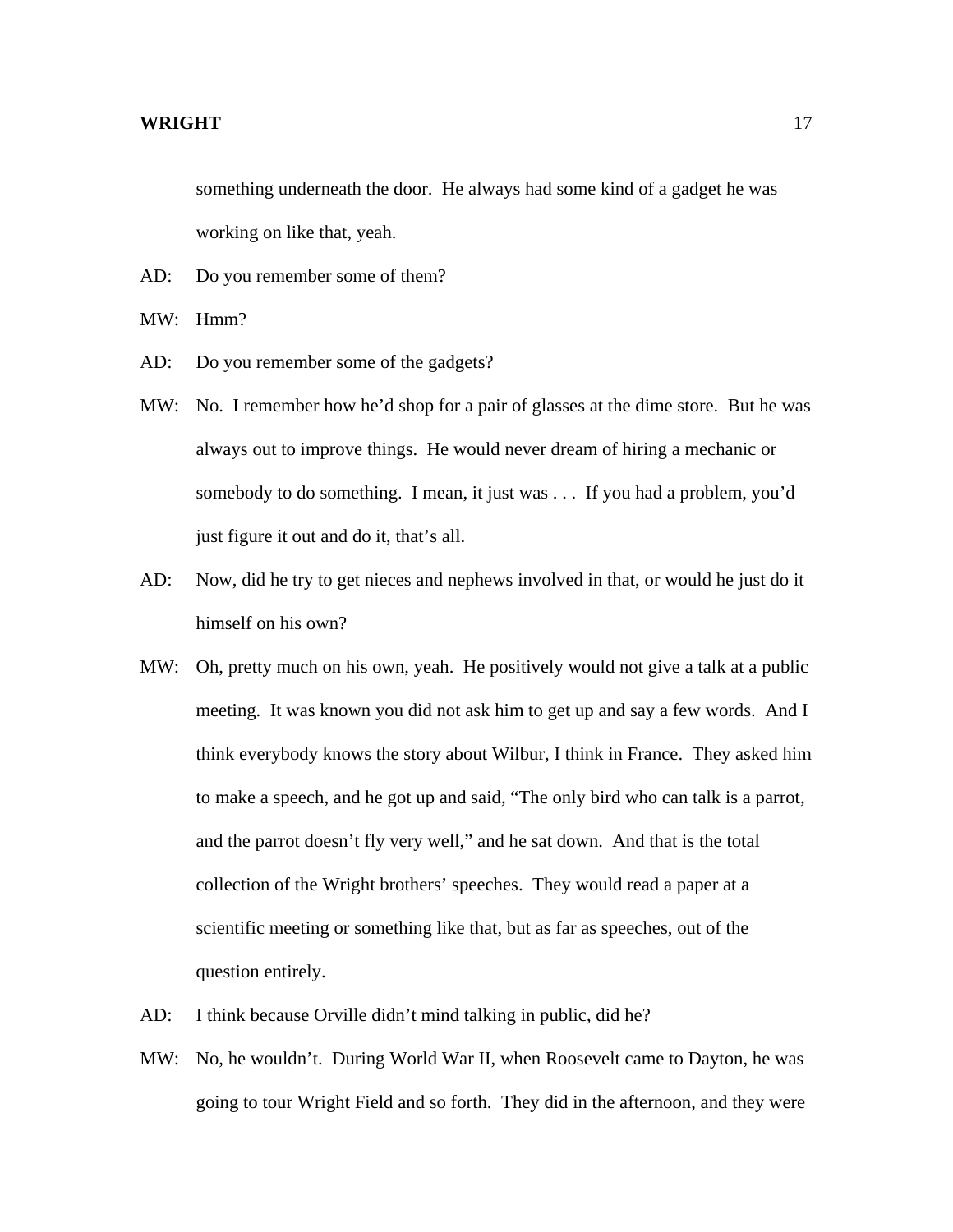taking Uncle Orv home, I guess, at the end of the afternoon. They were going to meet again later that night. And so the whole Roosevelt entourage was driving in the car with Roosevelt and my uncle, and they were driving him home and he said, "Oh, would you stop right here?" And Roosevelt didn't know and he said, "Sure," and they stopped the car. He said, "No use driving up there. I just live up the hill." And he skips out of the car and runs up the hill.

- AD: (chuckling) Did he like Roosevelt? He liked Republicans, right?
- MW: Well, in a way, though, sometimes he would have an offbeat opinion about certain people he didn't quite trust. More or less he was fairly conservative, I think, on a lot of things. And Roosevelt tried to get him to say a few words, and I think that got him, got him down, because that's something he just wouldn't do.
- AD: Some people tell that story and say it sort of happened because Orville didn't want to be in the car very long with Roosevelt.
- MW: Yeah. Well, he just thought it was too much fuss and whatnot. And Roosevelt had a way of . . . which I think . . . He called him Orville right away, and he thought that was a little bit . . .
- AD: So, going to ceremonies and doing things like that is something Orville did because he felt he should, but he didn't really enjoy it?
- MW: Yeah, he did when he had to, but he wasn't really . . . He was a member of the Engineers Club, and he sort of liked to go there and talk with people he knew.
- AD: They just found a film of him, where [Colonel Edward A.] Deeds and . . . I think it's [Charles F.] Kettering, and talking on the film, and I guess Orville comes into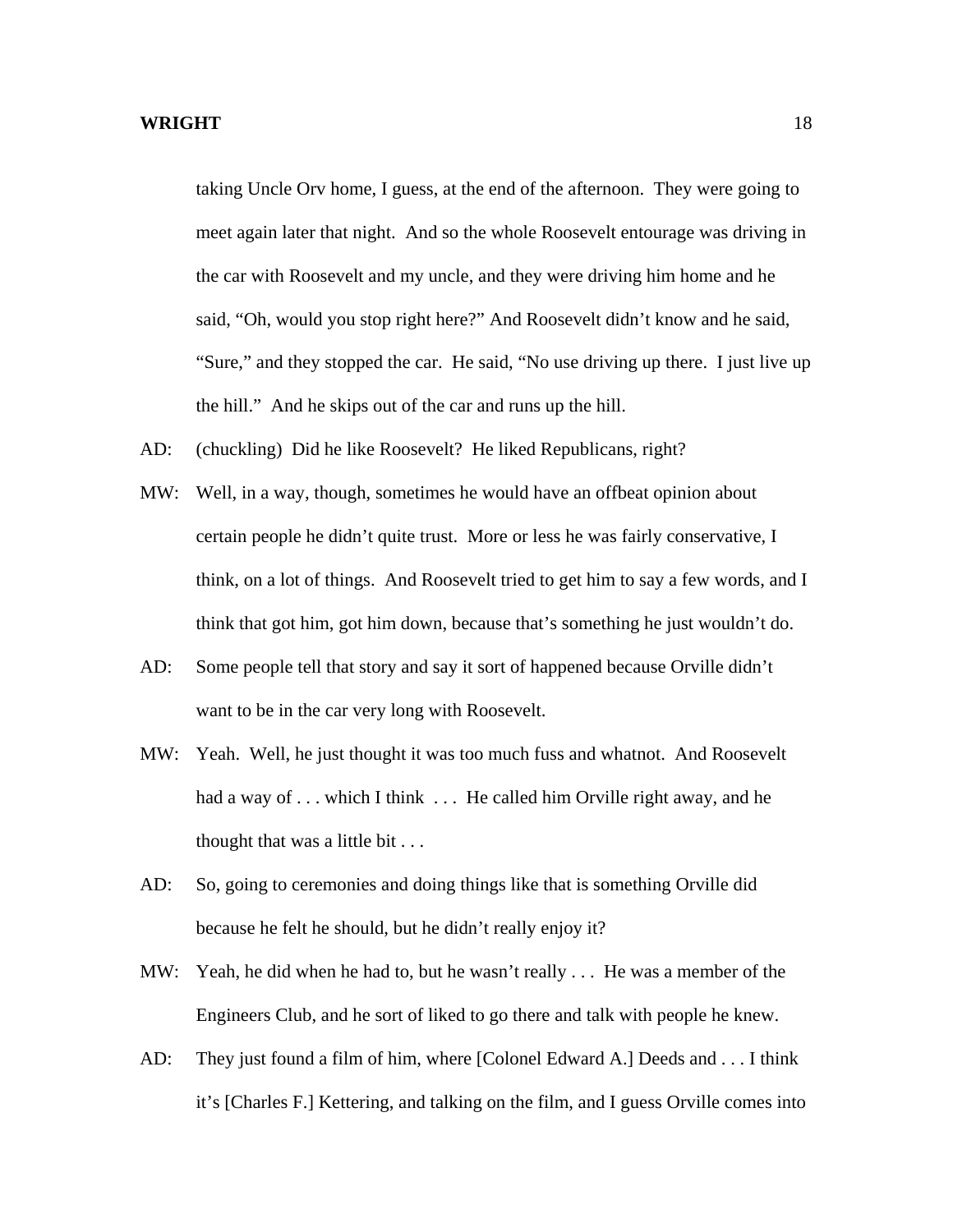the room. But I think it actually recorded his voice. I haven't seen it yet. It may be the only recording of his voice that now exists.

MW: Yeah, yeah.

- AD: Because he served as president of the Engineers Club.
- MW: Yeah.
- AD: It must mean he liked it, he was willing to do that.
- MW: Yeah, he was very friendly with Kettering and Deeds. I met them a number of times as a kid. And I remember when Henry Ford brought the house and the bicycle shop up to Dearborn Village. We were up there for that. They were calling people in the family that remembered the house and details, to get everything right. My father, of course Uncle Orv was there, my grandfather was there.
- AD: So actually when they were putting it back together they called the family \_\_\_\_?
- MW: Yeah, just to be sure everything was what used to be there.
- AD: So did they think they did a good job?
- MW: Yeah, they did. And people thought they shouldn't go out of Dayton, but they were both on pieces of property that were being pretty much rundown. I don't think they'd have lasted too well if they hadn't taken them out.
- AD: No, compared to what it is now.
- MW: Yeah.
- AD: But Orville must have thought it was an honor for \_\_\_\_\_.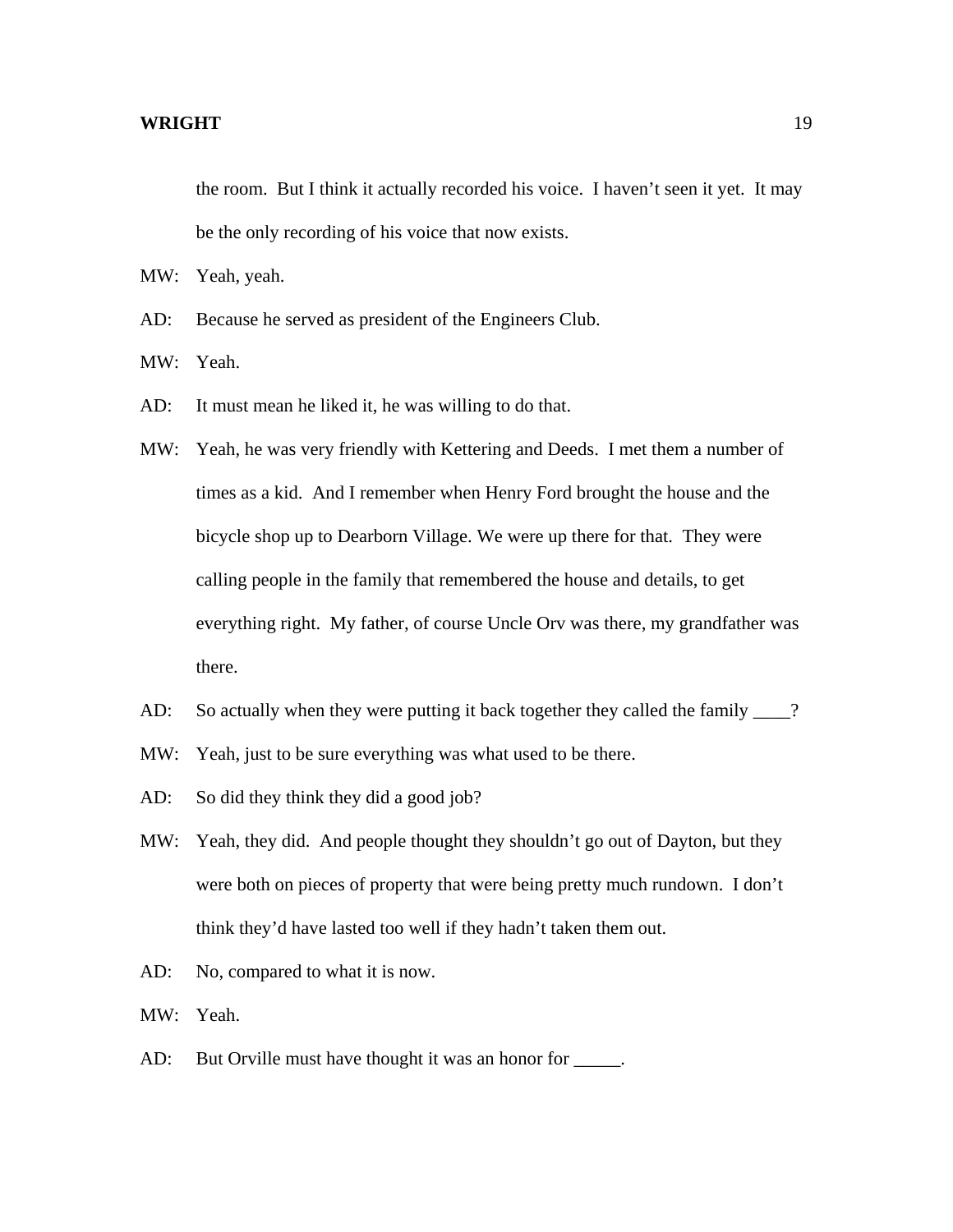- MW: Yeah. Ford was very much after him to do this. I remember I met him and I met his son, Edsel, and all these people that we hear about. There was an Arctic explorer, Sir [George] Hubert Wilkins, up there. Orville would decide to pick up the kids to do things. I remember one time he picked up me and my brother, picked up Wick, and my cousin Jack, who . . . he died at thirteen, and took us out to Wright Field in the material testing lab, and introduced us to a friend of his from Switzerland, a Mr. [Jean] Piccard. And he had a steel ball, was having the metal tested. He was going up in the stratosphere, and he did set records for the highest in this ball. But the three boys were climbing around inside this ball that my uncle was talking to his friend out there. And at that age you don't know how significant . . . It was a friend of our uncles, he had a steel ball he was going up in. That was it, I mean.
- AD: Did you realize how famous Orville was? Or was he just sort of \_\_\_\_\_?
- MW: Well, it got to be, although he didn't get the attention when I was a kid that he got much later. And there's more talk about him now than when he was alive, actually. He, of course, had that long-standing feud with the Smithsonian, and finally, just before he died, gave permission for the . . . This Smithsonian did come around, and he gave permission for it to come back here, and of course the war was on. But it was in the Kensington Museum in London, which later became part of the Victoria and Albert, in that same building, I think.
- AD: Is that the British Museum now?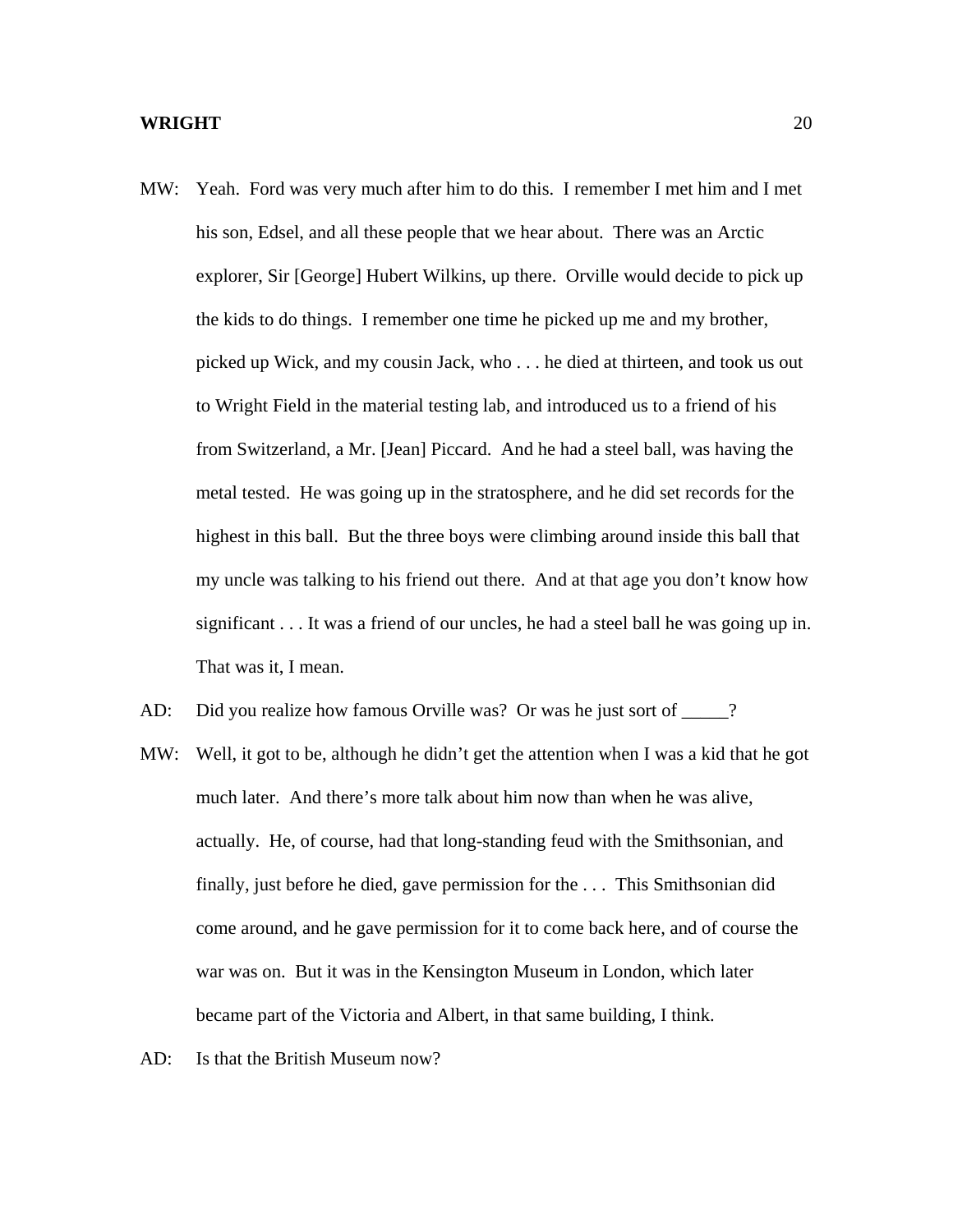- MW: Well, the Victoria and Albert. And so when the thing was finally brought back, I remember we were in Europe then, we were living in France, and my father had to accept . . . make the speech for the family, presenting it back to the Smithsonian. I think he appeared with . . . Chief Justice Vincent and Alben Barkley were there for that presentation.
- AD: So did Orville ever comment much on the controversy?
- MW: Well, he'd talk about it, and he just thought that the people at the Smithsonian weren't playing straight. They were still trying to say that the Langley plane would have flown had it been properly launched. But the fact is, when they did get sort of a little launch of the thing, they had redesigned it, changed the whole thing completely, and it went not very far. And it wasn't until the Smithsonian admitted they had done this, and it was a favorite of some director of the Smithsonian and it was all involved. But when they finally came around and said they had been bad boys, he said the thing could come back.
- AD: It must have been frustrating for him to find ways to \_\_\_\_\_.
- MW: Yeah. I must have been ten or . . . I don't know how old I was when he assembled the plane in his lab, just before sending it to England. I can remember that.
- AD: I don't remember what year he sent it over there.
- MW: Yeah. I think it was probably in the . . . I'm pretty sure it was in the '30s it went over there.
- AD: That's a lot of work to assemble it \_\_\_\_\_.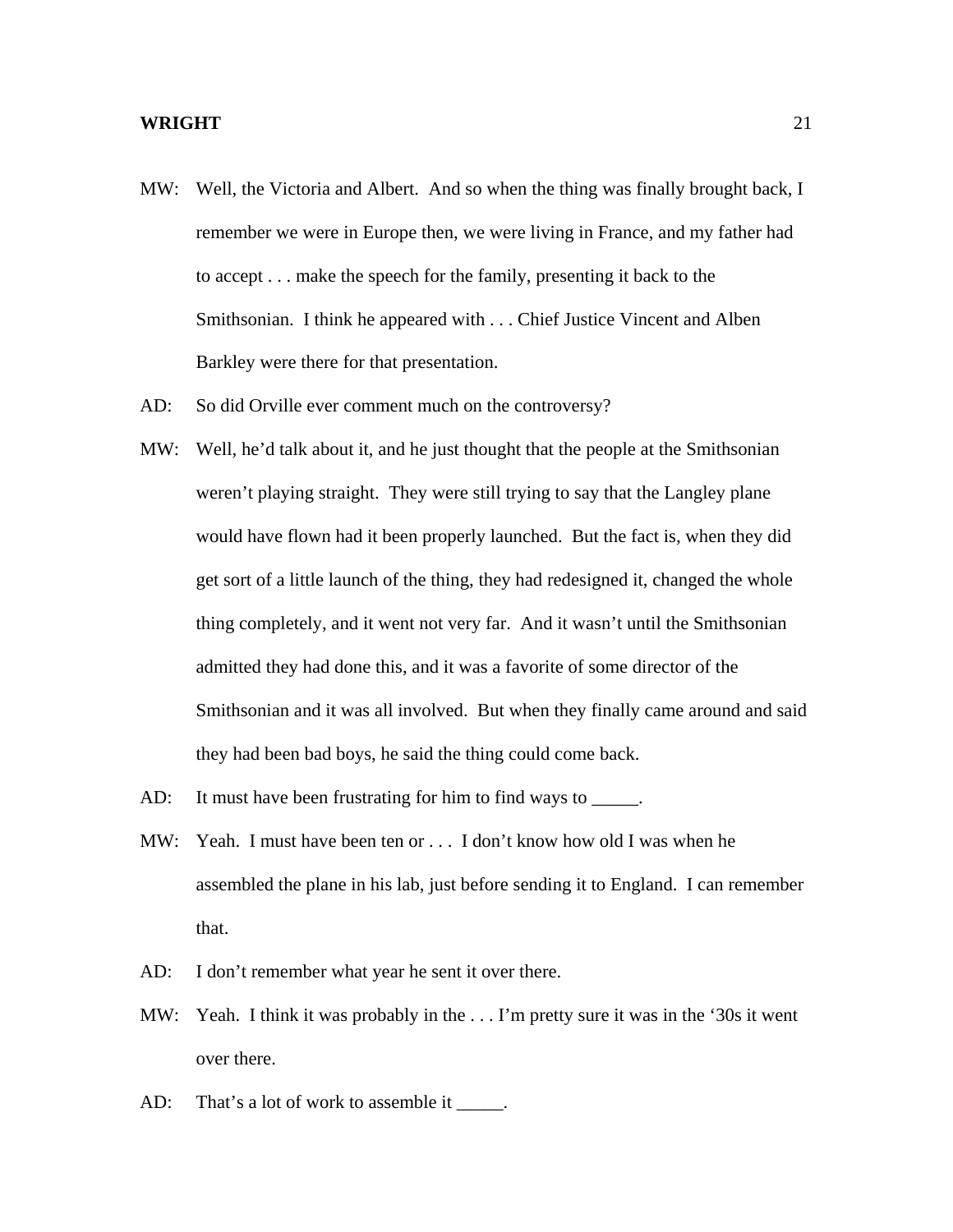- MW: Oh yeah.
- AD: Making sure it could go back together. Because then he would have to unassemble it \_\_\_\_\_\_.
- MW: Yeah, but he could put it exactly. I mean, when he did things, they were just exactly . . .
- AD: Good memory.
- MW: Yeah.
- AD: You weren't around then when he helped redo the 1905 airplane that's at Carillon Park, were you? \_\_\_\_\_.
- MW: Yeah. Well, that was assembled, I think, after he...
- AD: He helped when it was dedicated \_\_\_\_\_.
- MW: Yeah. Arnold, you know, who was head of the Air Corps in World War II, was one of his students, [General Henry H.] Hap Arnold. But I remember some of the early students. I remember Brookings—Brookie they called him—and some of these early pilots.
- AD: Did he stay in Dayton? Is that where you would have met him?
- MW: No, I think a bunch of them were up at the celebration at Henry Ford's, but none of them stayed around Dayton.
- AD: A lot of the early pilots didn't make it to be around. (chuckling)
- MW: Yeah. That book about the Aviation Trail in Dayton tells funny stories about the early days of aviation. McCook Field was the government field, and they had arrows on the runway: Chicago, this that, you head off in that direction. I like the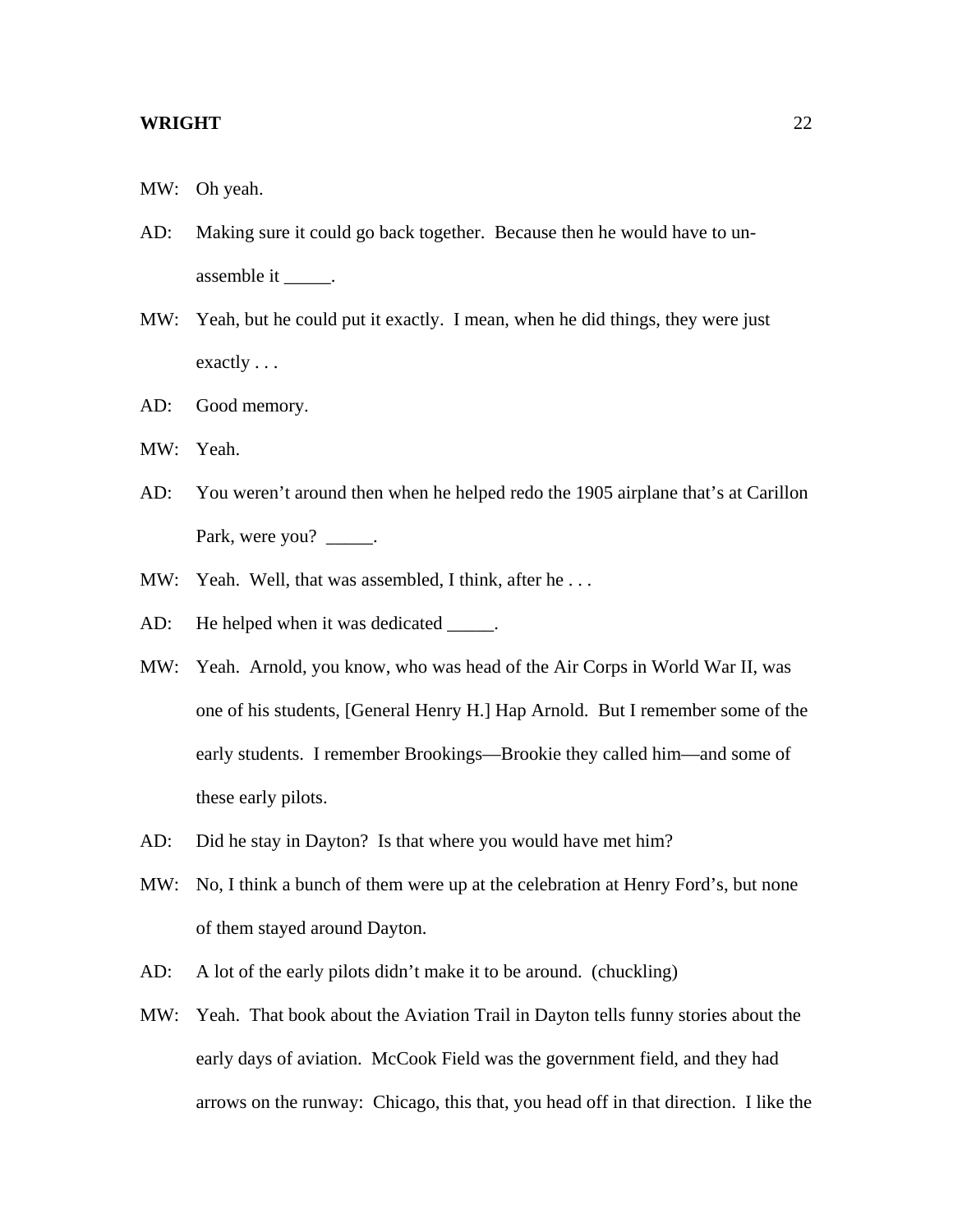story in there about the first time a man ever saved himself at night in a parachute. It was an Army pilot. He was over Dayton and saw that he had to bail out. The parachute was brand new. He knew he was coming down. He threw a couple flares that didn't work. But he jumped in the parachute, and had a flashlight, it was at night, and waving the flashlight in circles, going down in somebody's back yard yelling, "Hello below! Hello down there!" And boom, he comes down in the thing.

- AD: \_\_\_\_\_ surprised? (chuckling)
- MW: Yeah.
- AD: Who would you say, or who did you see, that were probably Orville's best friends?
- MW: Well, some of them were around Dayton, some of the TDB. I think Ed Sines was one of them. He was a very close boyhood friend. He was very close with my grandfather. But there weren't too many of them around at that time when I was a kid. I think what brought on the stroke when they were . . . In fact, when he died he was running up and down the stairs trying to fix the doorbell in his house. It was very typical of him, he wouldn't hire people to do things like that. If it was anything mechanical, he could fix it, I mean.
- AD: What are some of the other things that you did with him as a child, different types of outings or places you would go?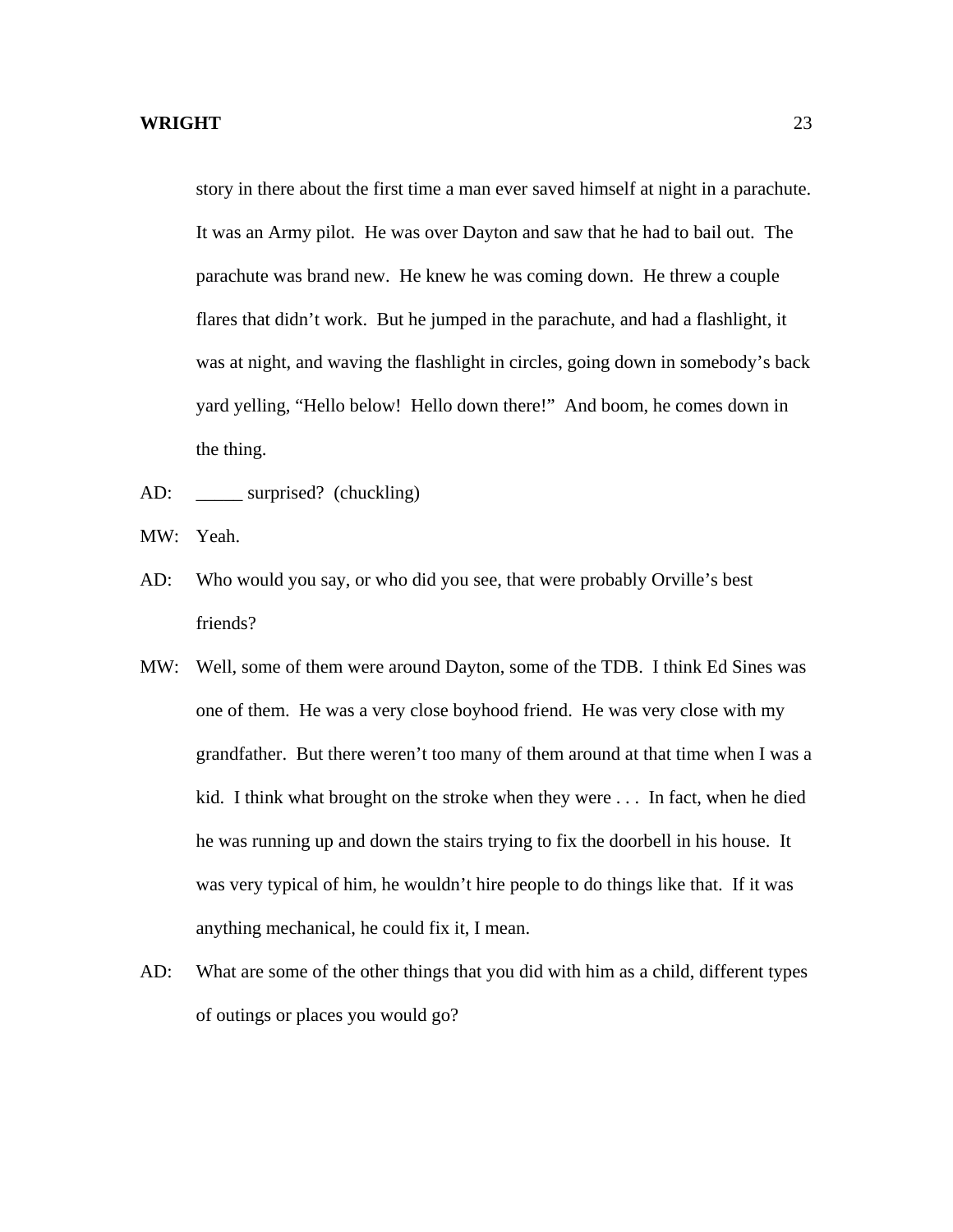- MW: Well, usually family parties, and, as I say, he would visit quite often. I remember best around Georgian Bay, going out to his . . . We used to go out to Hawthorn Hill to coast in the winter, because it had a very long good hill.
- AD: It has a great hill.
- MW: Yeah. We used to go out there for that at one time.
- AD: And you lived in Dayton View at the time?
- MW: I lived in Dayton View, yeah.
- AD: Did your family drive over to Hawthorn Hill to Orville's?
- MW: Oh sure. It was not a big drive.
- AD: I was just thinking if there was snow on the ground \_\_\_\_\_.
- MW: Yeah. No, people ... In the East you hear about snow days and no school, there wasn't such a thing as a snow day in those days. I mean, school was open, you went, that's all. Of course, at Hawthorn Hill there was that big circular driveway, and . . . It was a very big house. And I remember when they redecorated the house, they . . . He had these doors stained with a particular stain he did himself, and they took all that off and put on white doors and all this.
- AD: When NCR did it?
- MW: Yeah, and it looked like a decorator had got hold of the place. It wasn't like he had it. He had those tapestried walls, and he had designed special things to hook and secure them. When it came time to clean them, he took them off the wall, he put them back on the wall.
- AD: Those were in the living room area?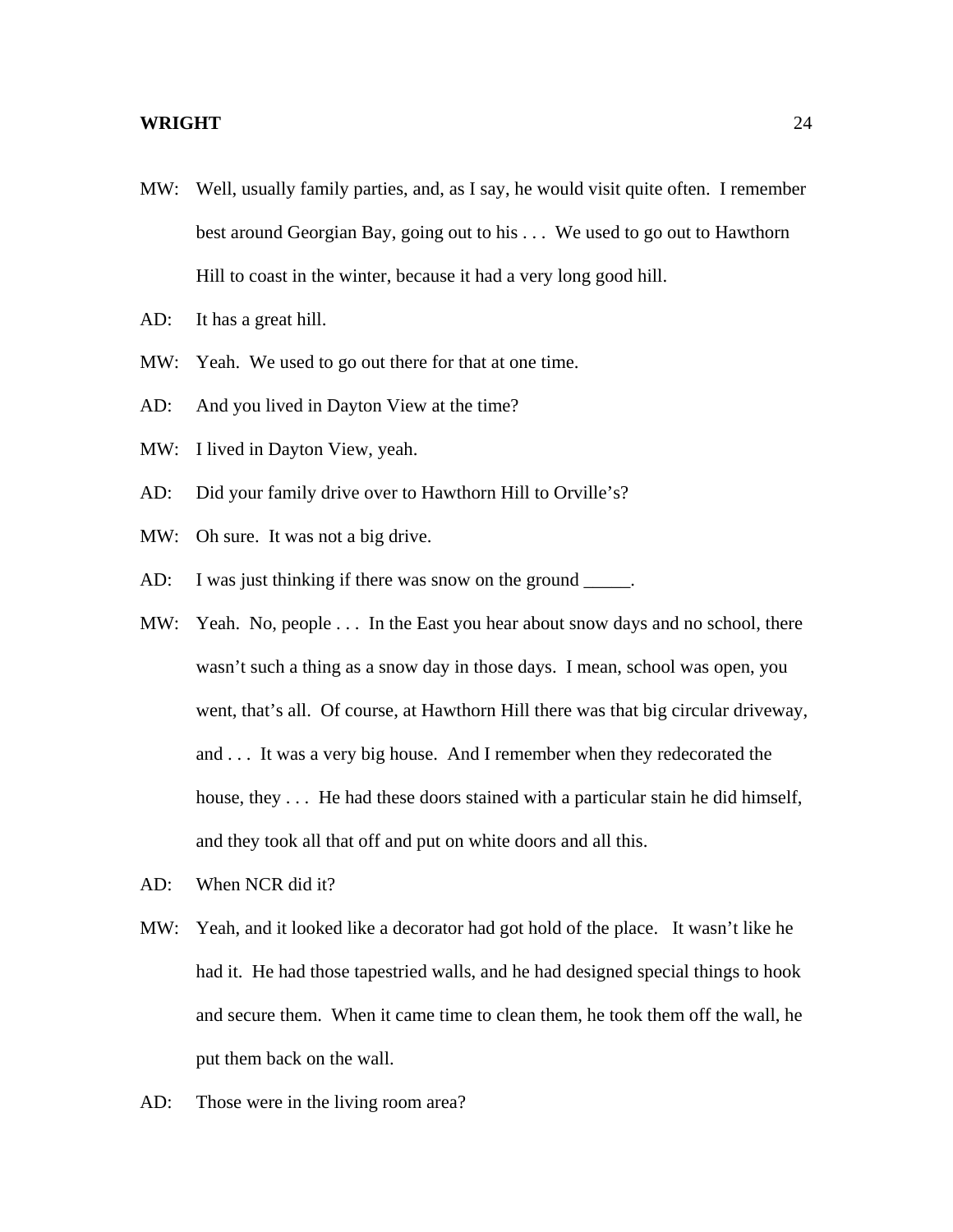MW: Yeah, living room and most of the house, the big central room when you first went in. But, as I say, do everything yourself.

[End Side A, Begin Side B]

AD: Can you think of anything else you did with him?

MW: No, not right—

- AD: Did you go on trips to places, or . . .?
- MW: We would go for a drive for the day, or go someplace. Sometimes the family would go to a . . . In those days people would go for a noon dinner at a country inn someplace, and they'd all go together.
- AD: What did the family say? Did they ever talk about the bishop and what he was like?
- MW: Yeah, he was very ... He was very well-liked. He didn't want to say anything bad about somebody. If somebody, some kid was acting up, he'd say, "Well, they had a lot of human nature," or something like that. And my father spent a lot of time with him. He would go around . . . make his visit around . . . different parishioners out in the country. My father would go along with him, and he'd eat a chicken dinner every day. They got kind of sick of chicken. They'd always kill a chicken when the bishop came in.
- AD: (chuckling) That was the special thing?
- MW: Yeah. My father knew Uncle Orv's classmate in high school, Paul Laurence Dunbar, who's quite famous now. He died very young. His mother lived on in Dayton. She'd been born a slave, actually. But my father knew him pretty well.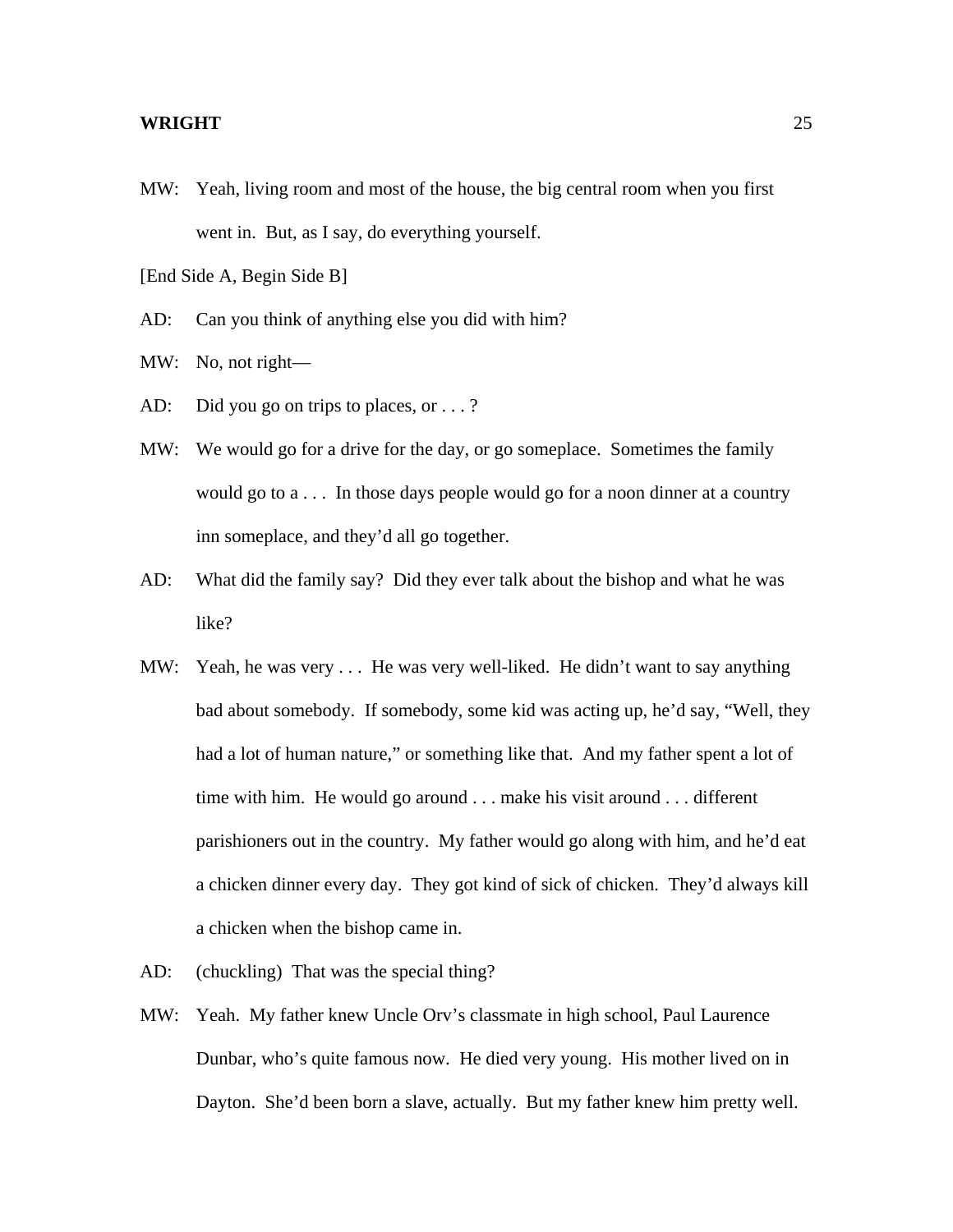- AD: Did he ever say anything about him?
- MW: No, he was ... He wrote in two styles. He wrote in a classical style and he wrote in a dialect style. And he wrote, as a joke . . . Orville Wright printed his first books. They printed a paper, a black paper called *The Tattler*, which only went out for a few issues, that Dunbar originated. And Dunbar wrote on the wall of the print shop: "Orville Wright is out of sight in the printing business. No other mind is half so bright as his'n is."
- AD: One of the things that we have problems with is \_\_\_\_\_\_ how well Orville and Dunbar knew each other or if they did things together. We know they printed for Dunbar.
- MW: Well, they printed for him. I don't think any blacks and whites in those days got together for dinner in the evenings. Nobody thought why, they just didn't do it— I don't think.
- AD: No, that's why I wondered if your father ever said anything about him, because it's just . . . It's hard to document a friendship. (chuckling)
- MW: Yeah. But no, they liked him. They found him kind of fascinating. He died, as I say, very young.
- AD: In 1906.
- MW: Yeah.
- AD: Thirty-three.
- MW: Yeah.
- AD: Before anyone knew the Wright brothers had invented the airplane.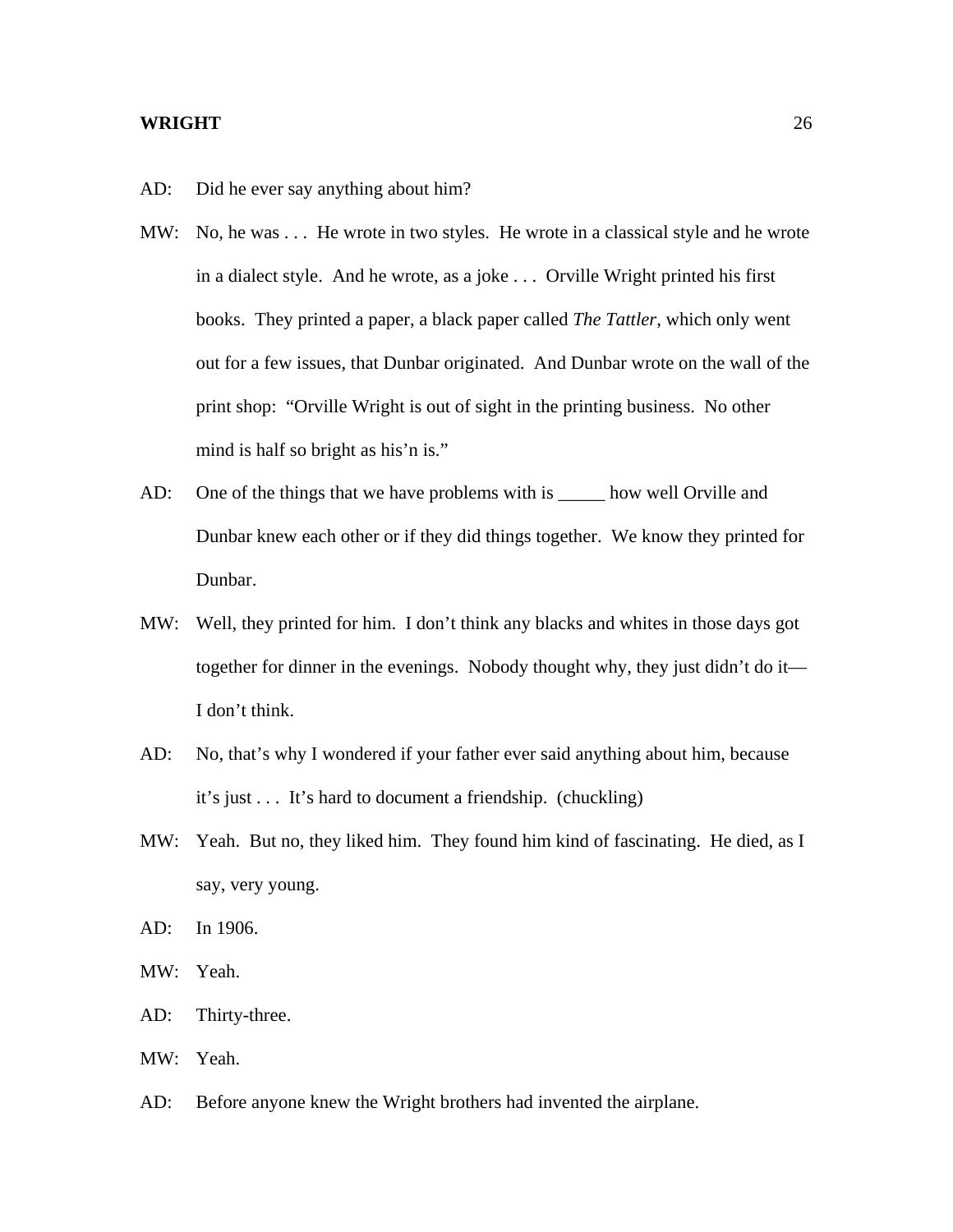MW: Hmm?

AD: He died before anyone knew the Wright brothers famous and knew what they'd done.

MW: Yeah.

- AD: Can you think of anything else?
- MW: No, not right offhand. (sound of pages turning) Here's one letter, I'll just read part of it, written in '46. "Dear \_\_\_\_\_, I'm writing you to let you know that I now in my old age am beginning to get an understanding of literature and art. I think when I've lost all my teeth, my eyes and my mind, I'll be able to understand it still better. I have read in a paper that it was Gertrude Stein who discovered and made Picasso and Matisse. Gertrude had a sensitive nose for discovering things particularly vulgar. I wonder whether Picasso and Matisse back at that time painted garbage cans or sewers depicting such a likeness as odors emanating from Miss Stein. The enclosed clipping will discuss Miss Stein's art and literature. \_\_\_\_ almost equally \_\_\_\_\_ to the art of Picasso and Matisse in painting." And then he's got a suggestion for making a painting more popular with the modern . . . "How could you divide your picture into panels like this? You've got a bird, two trees, then a picture of two trees with a bird in them. By the time you get back home, I shall expect you to have made a great name in art by carrying out these suggestions, and hanging a picture upside-down and on its side is now passé." (sound of pages turning) Oh, here's one, a letter about a Picasso. And he clipped this out of a magazine, and I think did some of the coloring himself.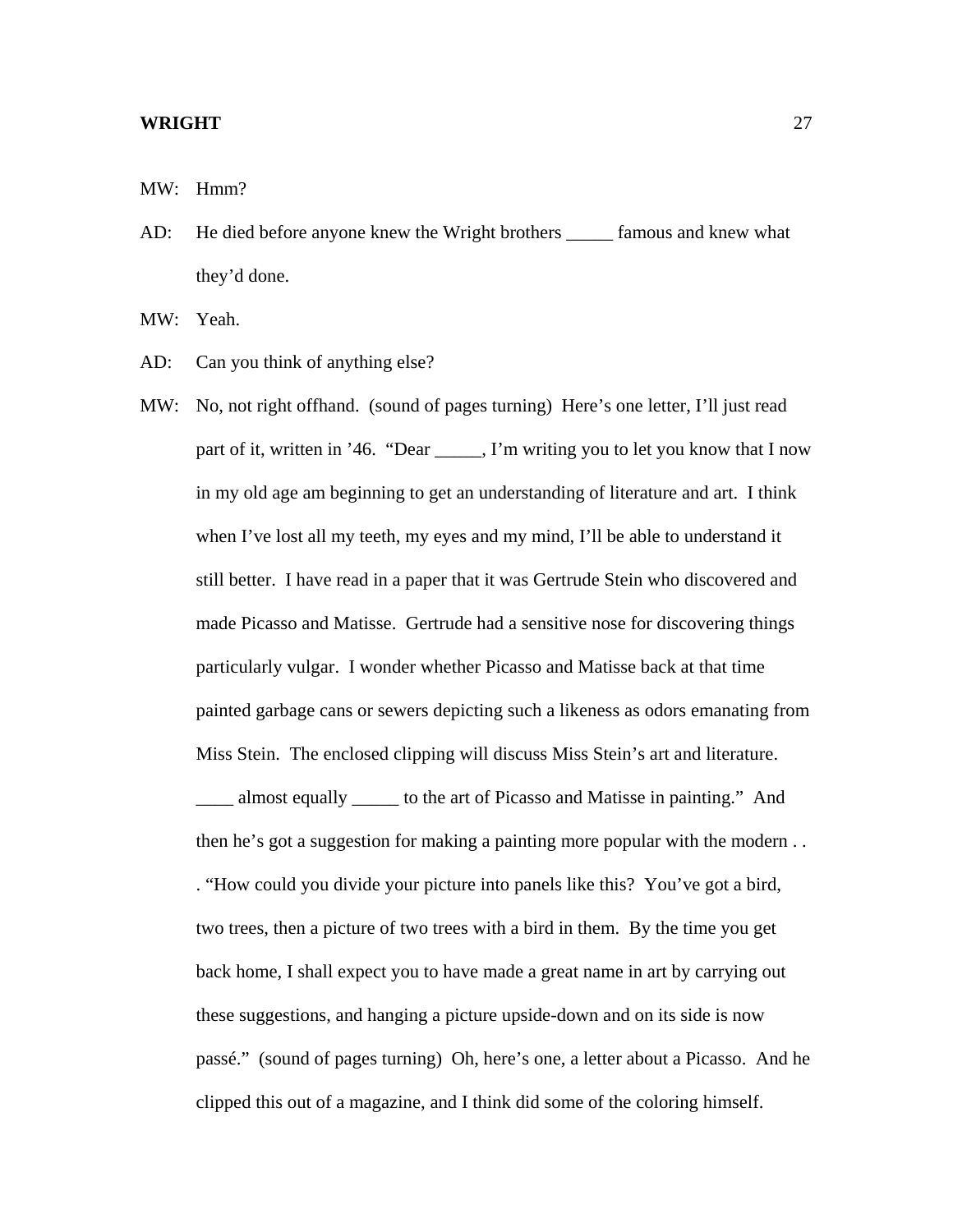Woman on a Beach. And after *art* he put \_\_\_\_\_ *crazy*. And here's the one he commented on Henry Moore's sculpture.

- AD: Do you want to read it?
- MW: Yeah. "I think Moore must be a real artist. At least he had enough sense to cut the poor woman's head off so she won't be having to blush in looking at herself. I wish some of the other modern artists had as much sense, but that's more than you can hope for."
- AD: Those are good.
- MW: Oh, there's a picture with him in . . . That's a boat before his bigger boat in Kitty Hawk. There's my mother. I'm there, Wick's there, my mother. And again the jacket and tie and the hat.
- AD: Yeah, always dressed up. That's good. Because he got a large boat after that, didn't he?
- MW: Yeah, it was a bit bigger. It had an enclosed cabin and . . . The man that acquired it eventually was up here. I think he just sold it. Will Franz's (?) father . . . The woman's father was Will Franz, who was sort of the man who did all the repairs around Georgian Bay. If you had a problem, you went to him. And that family eventually acquired the boat. And I think recently he just sold it to a collector. I'm not sure, but . . .
- AD: \_\_\_\_\_. Did you go to the dedication of the memorial that's in Dayton? It would have been in 1940?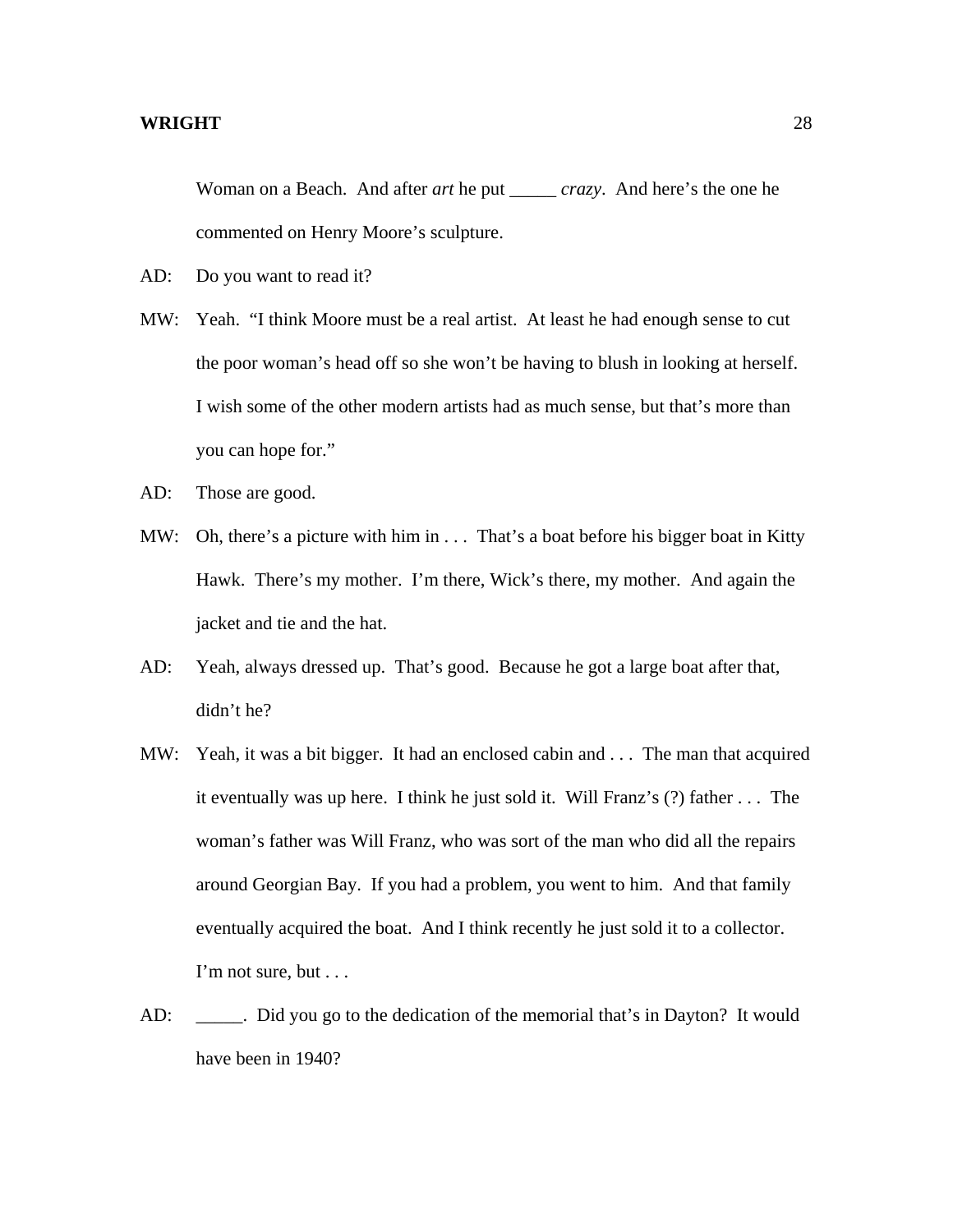- MW: Yeah, I'm pretty sure I did. I mean, we went to all those things. And I think they took a picture there with . . . Hap Arnold was part of it.
- AD: Yeah, he was there.

MW: Yeah.

- AD: No great memories, though? Just one of those things you did? (chuckling)
- MW: No. Well, we went to many of these functions, and all friends of Orville Wright . . . And as a kid, we didn't fully appreciate what they were. We had some idea about it, but that was about it.
- AD: Just something you needed to do? (chuckling)

MW: Yeah.

- AD: Do you remember Orville's funeral?
- MW: Oh yeah, yeah.
- AD: Memorial service? Can you tell me a little bit about that?
- MW: It was in the same church where they had Wick's memorial service, the Baptist church in downtown Dayton. He wasn't a churchgoer.
- AD: Did he ever go at all?
- MW: Well, when his father was alive, but—
- AD: Oh, he did go to church then?
- MW: Well, I guess his father was the bishop. But—
- AD: Because I thought he quit going earlier.
- MW: That wasn't a family where people went around saying, "The Lord will punish you." I mean, nobody discussed religion much. And he had heard that minister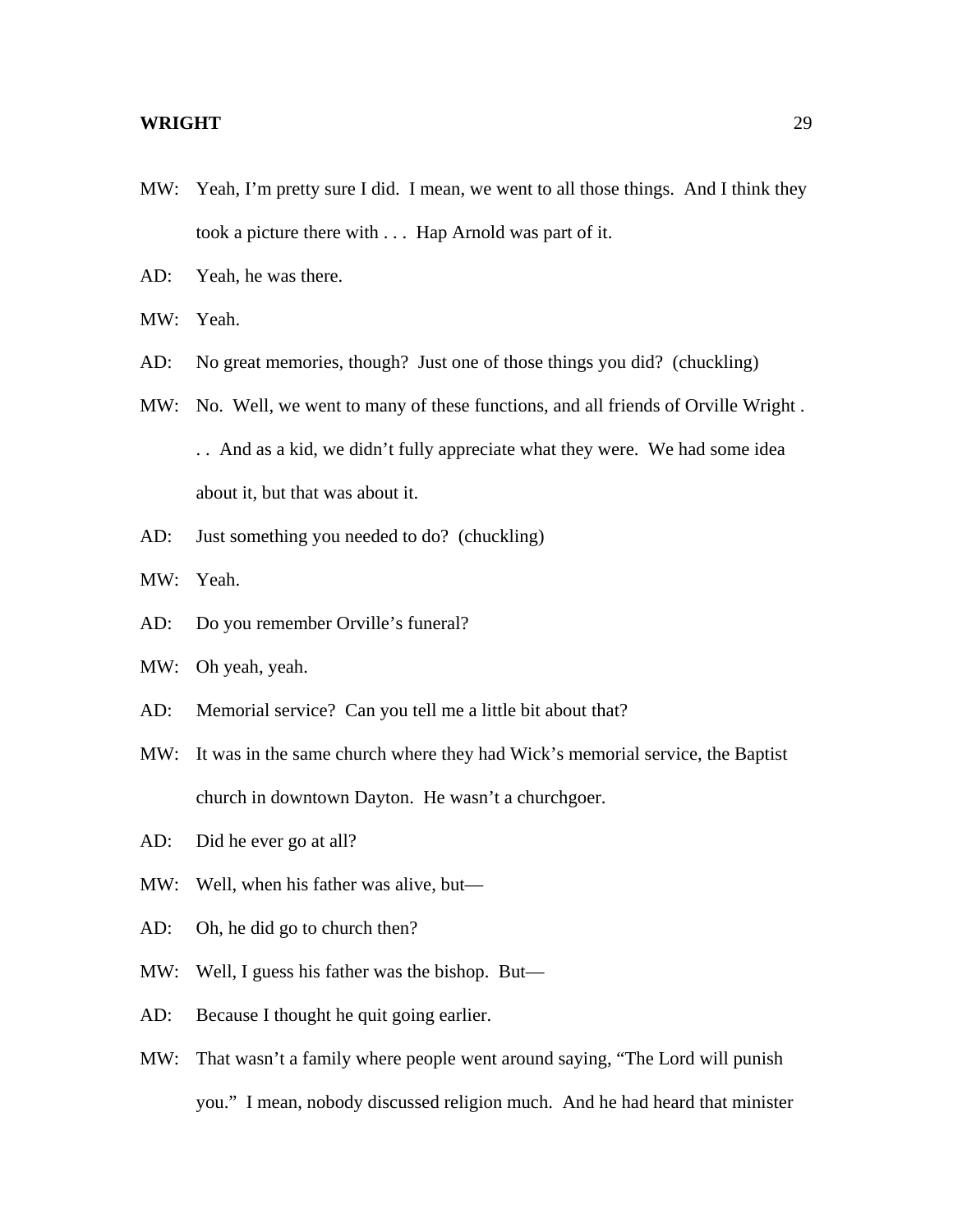make a speech someplace, and he said he's the only minister he'd heard that had made any sense at all when he talked, so they decided to have that funeral there, and after that they all went out to the graveyard. They stopped all the traffic on Main Street . . .

- AD: The streets were quite crowded, weren't they?
- MW: Hmm?
- AD: The streets were very crowded, weren't they? \_\_\_\_\_.
- MW: Yeah, but they stopped all the traffic, and they had . . . I remember when we passed a fire station, all the firemen were outside with their . . . at attention. They had a gun salute at the funeral. But . . . that's what I can remember about it, yeah. They got Carrie to come over to the hospital when he was there, to fix his food for him and so forth.
- AD: That's special treatment. (chuckling)
- MW: Yeah.
- AD: That's good.
- MW: I mentioned he had two little . . . actually student paintings of mine he had hanging in his study. I gave them to Carrie after he died.
- AD: Carrie didn't have any children, right?
- MW: No.
- AD: So you have no idea where your paintings are?
- MW: No. She had nieces and nephews and whatnot, so probably somebody there's got them. Charlie Grumbach, Uncle Orv used to kid him all the time. Nobody knows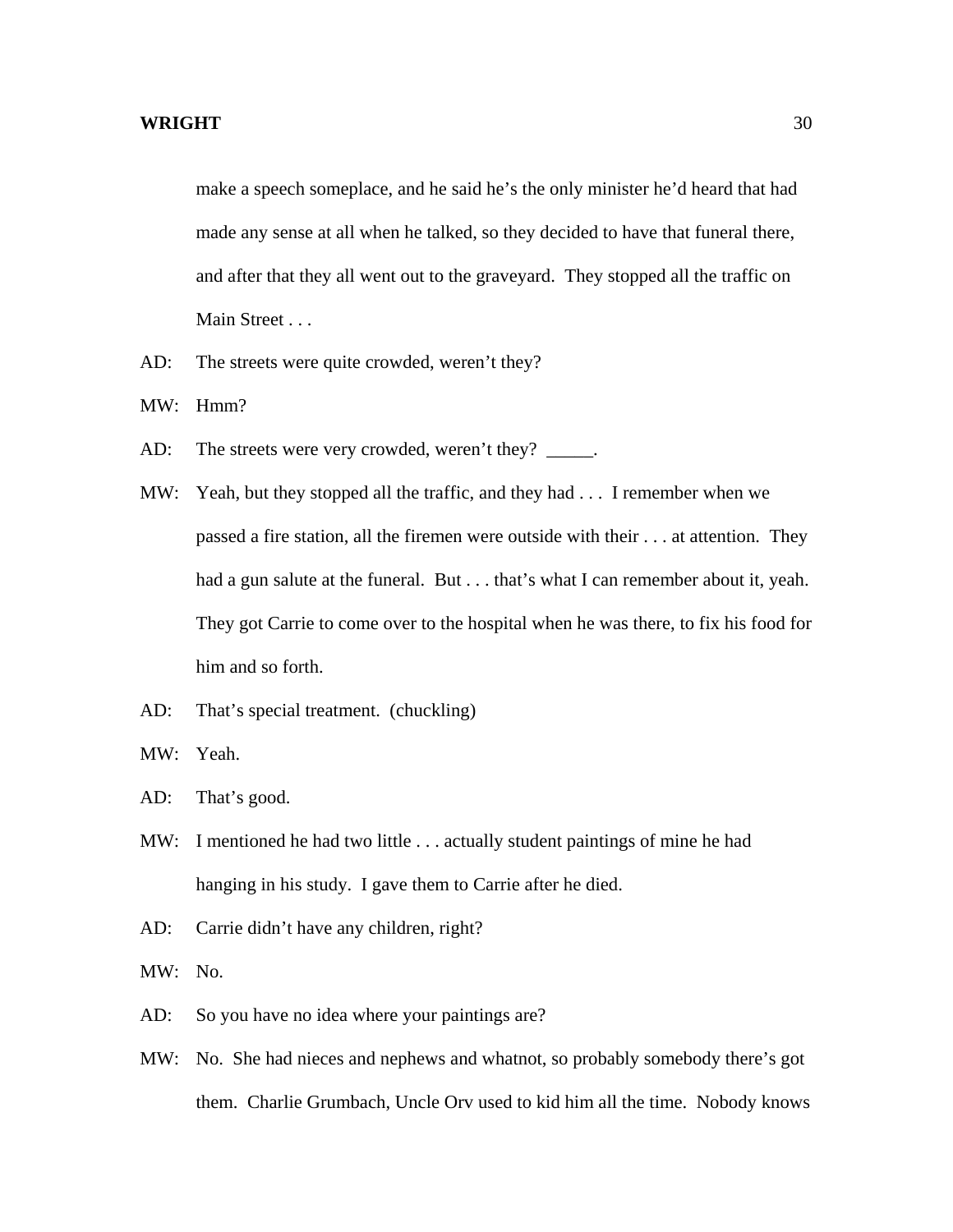why, nobody . . . He always rooted for the Pittsburgh Pirates. Nobody in Dayton had ever heard of the Pittsburgh Pirates, but Charlie rooted for the Pittsburgh Pirates, and Uncle Orv used to kid him about that all the time.

- AD: Did he even follow sports very much?
- MW: Oh, he used to like to go to football games. The—I've forgotten his name—then president of Ohio State always invited him down, with two tickets on the fiftyyard line. He often went down to watch the games at Ohio State.
- AD: I had no idea.
- MW: Yeah.
- AD: I wouldn't have thought he watched sports.
- MW: No, he enjoyed them, and listened to sporting events on the radio or . . . But he would drive down to Columbus for those Ohio State games. I think he probably went to some games at Miami, I'm not sure.
- AD: It would make sense, with all of you going there.
- MW: Yeah. But, of course, you know my father went to Miami, his brother Buss went to Miami later, Ivonette and my mother went to a college in Oxford, Ohio, which became part of Miami. Oxford College became part of Miami later, during the Depression. Katharine was always very involved with Oberlin because she went there. And my father's sister Leontine went to Oberlin.
- AD: Did Orville encourage all the nieces and nephews to go to college?
- MW: Yeah. Not with money. (chuckling) Although he helped Wilbur out quite a bit, because Reuchlin's \_\_\_\_\_. Well, because Wilbur's father married after his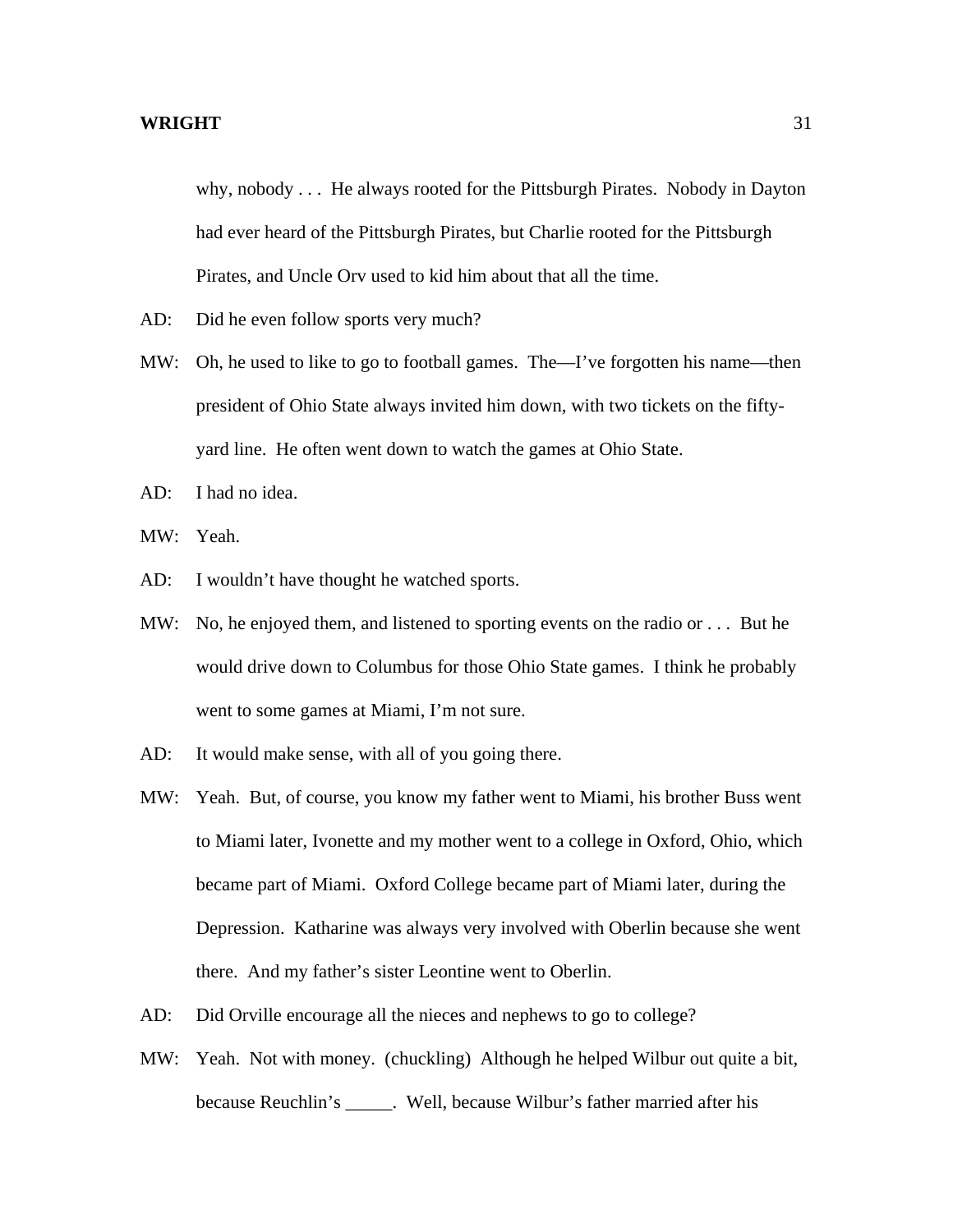mother his mother died, funds not available to Wilbur, I don't think, and so he had Wilbur . . . He sent him to military school for a while, then sent him to college at Oberlin.

- AD: \_\_\_\_\_ because Carillon Park just got donated a printing press that Orville gave to Wilbur to help him raise money to go to school or something. \_\_\_\_\_.
- MW: Yeah, he had a little printing business.
- AD: Just little printing jobs he'd do?
- MW: Yeah. I think Wilbur taught in college out in Colorado or someplace.
- AD: Colorado College?
- MW: Yeah, he did. Yeah.
- AD: Never heard of him, but I never took a science course there.
- MW: Yeah. And George Russel, who would also go to Georgian Bay, he just died about a year or so ago, I think.
- AD: Oh, did he?
- MW: Yeah, I think I'd heard he did. I saw him in '98 in Kitty Hawk, but I think he—
- AD: Yeah, I saw him down there, because I actually went up there and interviewed him also.
- MW: Yeah, I think he died in the last year or so. I vaguely remember seeing Wilbur's sister Katharine. I don't know what became of her.
- AD: The two parts of the family were sort of separated? \_\_\_\_\_.
- MW: We saw them some, but they were all around Kansas someplace.
- AD: Which makes a difference \_\_\_\_\_.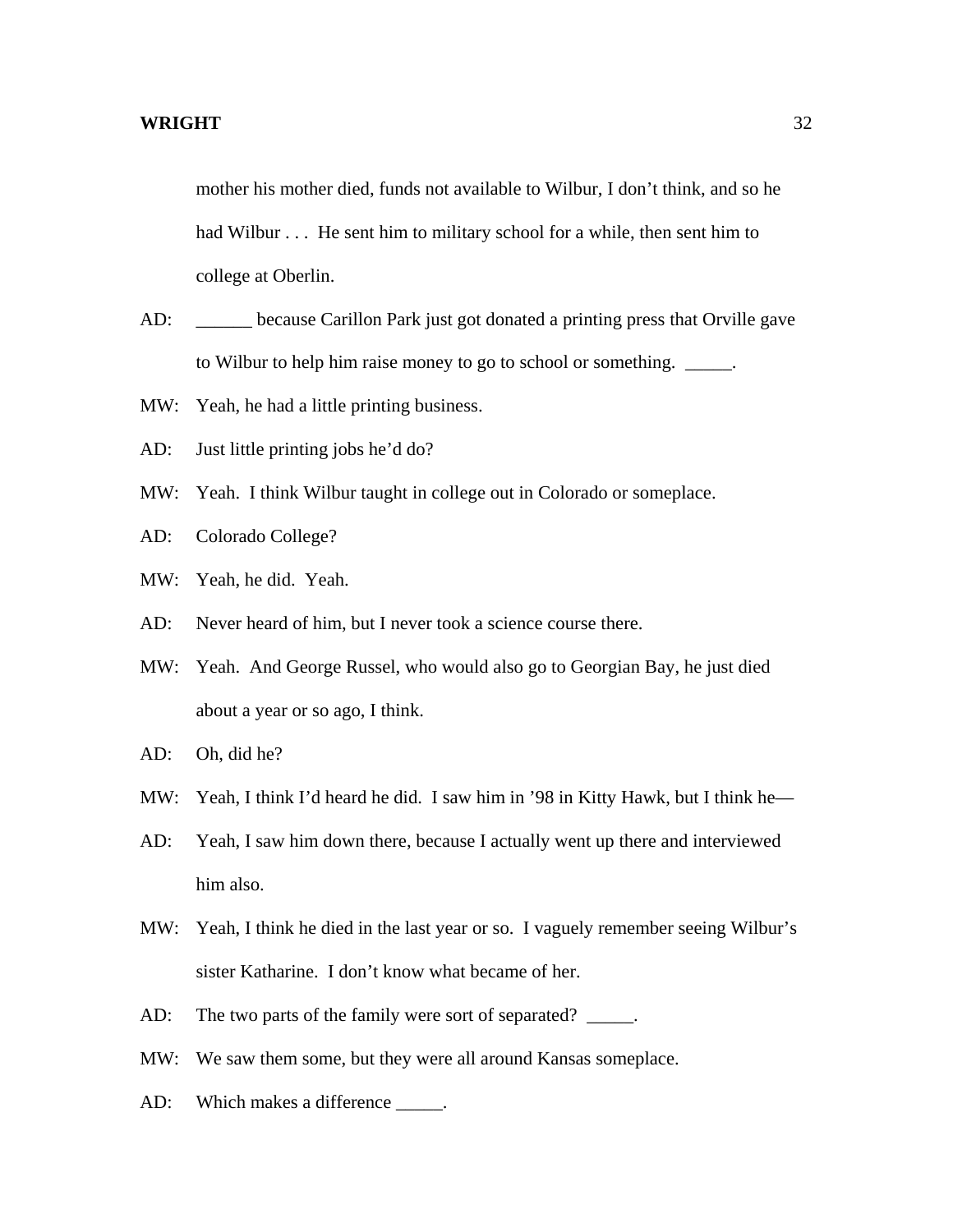- MW: Yeah. And Reuchlin, in some way, didn't have too much contact with the family after a certain point, I don't think. I knew his widow but I never met him. My uncle, we called him Scribze, Ivonette's husband, had been a World War I pilot, and so . . .
- AD: I didn't realize that.
- MW: Hmm?
- AD: I didn't realize that.
- MW: Yeah, he wore a pin, people that had a pilot's license before 1918.
- AD: Oh, the Early Birds.
- MW: Yeah. And we met some of . . . Some of the Early Birds, the real early ones. We met . . . The New York Hall of Fame, when they dedicated the Wright brothers bronzes at New York University had a big presentation. I don't know what's happened \_\_\_\_\_, but New York University had this Hall of Fame and bronzes of famous Americans, and some of these real early fliers were talking there about things that happened, and . . . They would have a crash and they'd say, "Oh, well, so and so happened. Somebody would go down with . . ." They'd hang up some kind of thing to see which way the wind was blowing, and . . . It was really an adventurous thing, flying in those days. And the Wright brothers were always well-dressed. They would take off a formal hat and put on a cap maybe, but they were always well-dressed. You probably heard that my aunt Katharine and Mrs. Berg started the fashion fad of the hobble skirt.
- AD: Yeah.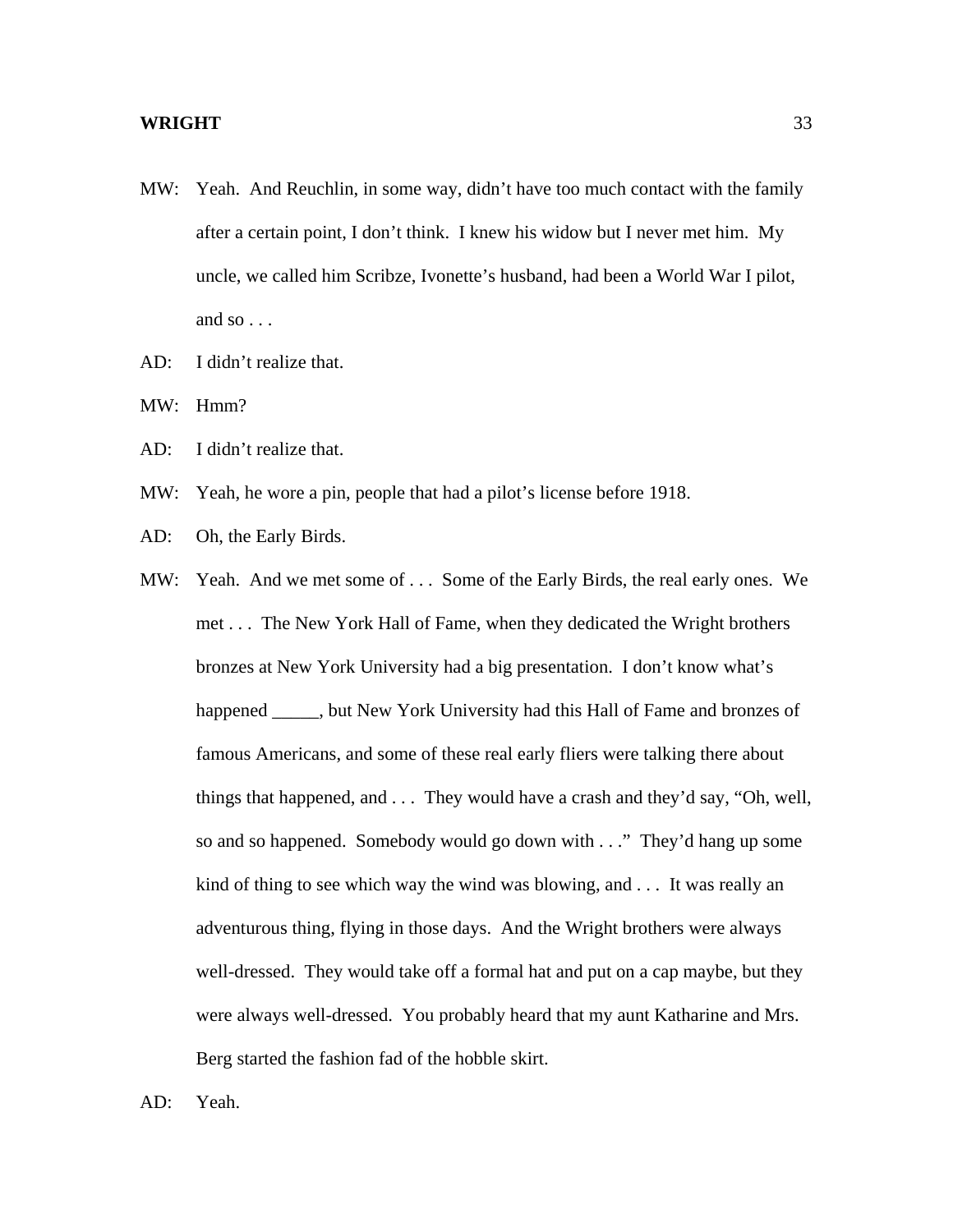- MW: Tying a rope around their skirt so it wouldn't blow in the wind.
- AD: Makes sense. (chuckling)
- MW: Yeah.
- AD: Is that it?
- MW: Yeah, I used to . . . I remember Uncle Orv had one friend from England who had been . . . he was very upper-class, Griffith Brewer would come to see him, very tweedy and English, periodically. Of course, he knew Rolls of Rolls-Royce and all those people, Edward VII, and pictures of him with them.
- AD: Well, thank you. You can't think of anything else, right? (chuckling)
- MW: No.
- AD: an hour. Just .
- MW: But you saw in the other house the alligator from the funeral. I mean that was from a wedding.
- AD: Tell me that again.
- MW: Well, when Leontine and John Jammeson got married, they got married at his house, and I was about three years old, and there was an old dried baby alligator Uncle Orv always had in his study. And right at the most crucial moment of the ceremony, I speak up in this three-year-old voice and say, "Oh, look at the alligator!" and broke up the whole thing.
- AD: I'd never heard that about that wedding. (chuckling)
- MW: Yeah. He tried different automobiles to find one that was comfortable to ride in. I think Ford recommended he try a Buick at one time. That didn't work. Then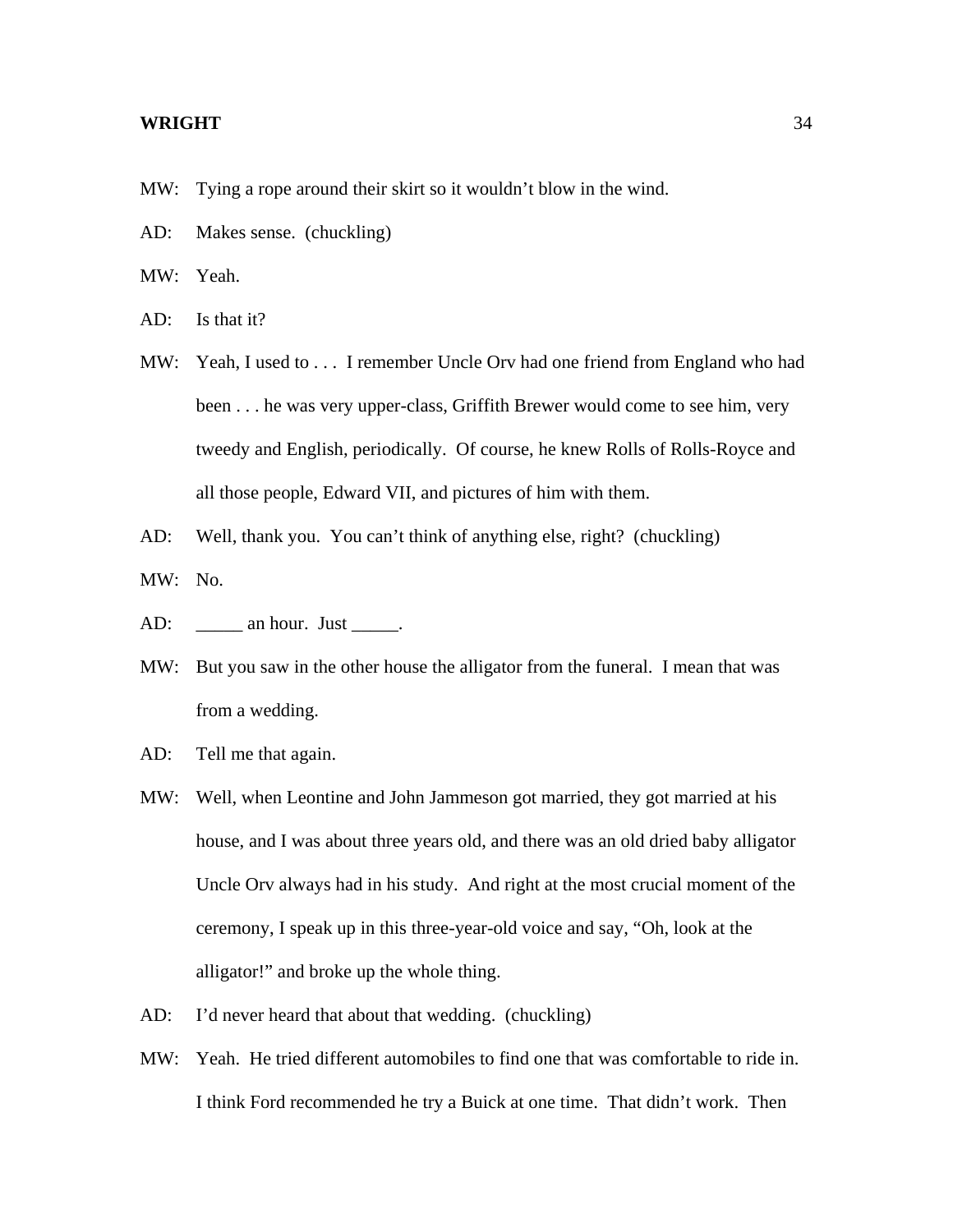they had some kind of a presentation hooked in with Amelia Earhart for a Hudson Terraplane. He had that for a while. But he loved to drive \_\_\_\_\_. He drove very efficiently but very fast.

- AD: Not dangerous?
- MW: Yeah. Well ...
- AD: I guess he learned to fly an airplane before he learned to drive, right?
- MW: Yeah. Well, you had to be an athlete to fly the first planes. You had a cradle on your hips to work the wings, you've got one lever to take you up or take you down, one's for engine speed. You had to be pretty adept physically just to do it, I mean.
- AD: It wasn't anything that was instinct, you just had to work at learning how.
- MW: You know, a lot of people have this concept of invention. They do some experiment and they say, "Whoopee, it flies." They knew it was going to go up. They'd worked out the problems. They had figured out the . . . The tables they figured out on wind resistance are still used to day, I mean, so they . . . They were the first ever to apply a wind tunnel to the problems of flying.
- AD: Did Orville ever talk about why they got interested in trying to invent an airplane?
- MW: No, it would just come up in conversation. You know, he was very curious about everything, very . . . So they would . . .
- AD: And that was one that caught their attention.
- MW: Yeah.